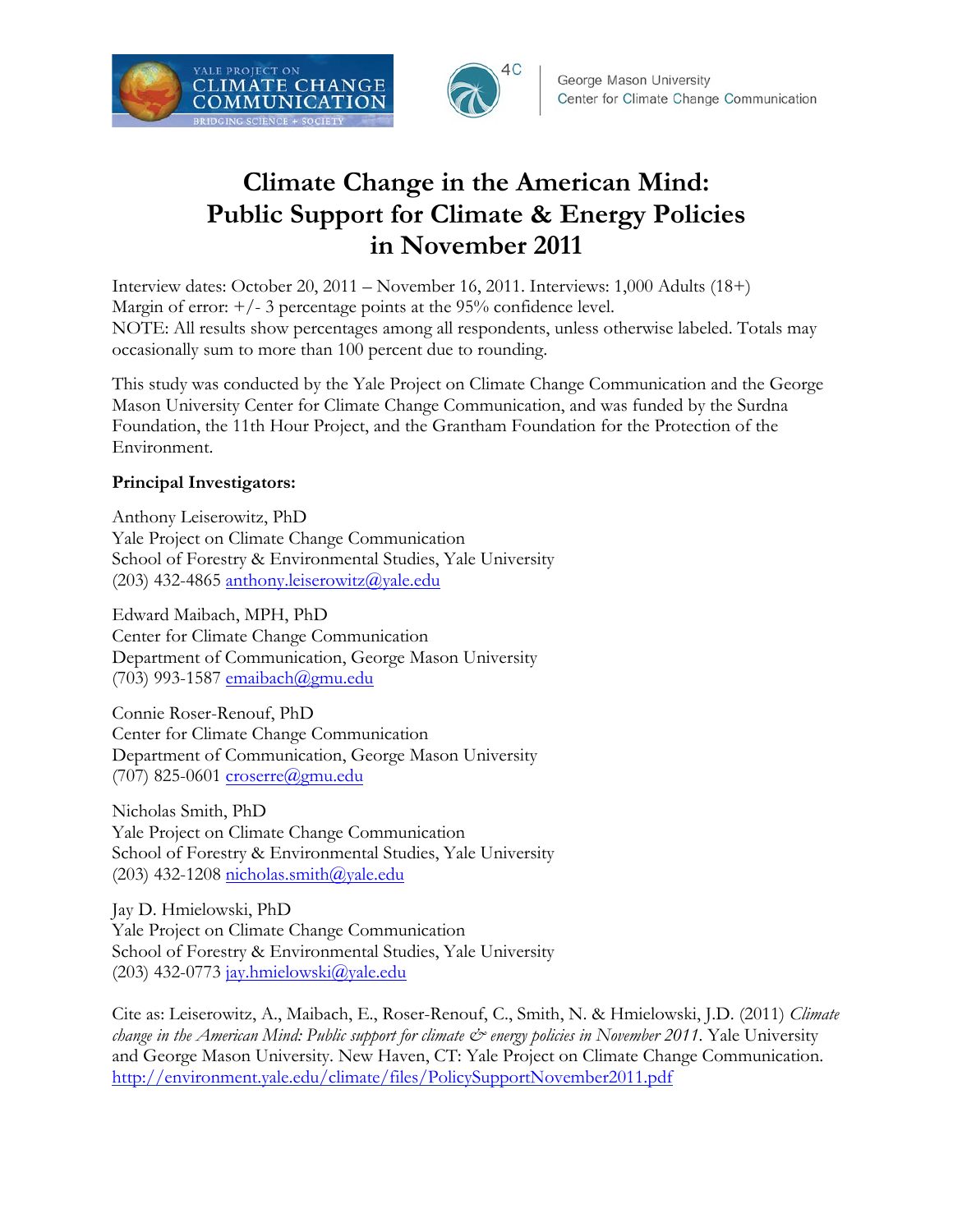|           | Nov $2011*$ | May $2011*$ | June $2010*$ | Jan 2010 $*$ | <b>Nov 2008+</b> |
|-----------|-------------|-------------|--------------|--------------|------------------|
| Very high |             |             |              |              |                  |
| High      | 25          |             |              | 25           | 33               |
| Medium    | 33          |             | 33           |              | 30               |
| Low       | 30          | 30          | つく           |              | 17               |

Q1541 . Do you think global warming should be a low, medium, high, or very high priority for the president and Congress?

\* 2010 & 2011 Question wording = Do you think global warming should be a low, medium, high, or very high priority for the president and Congress?

+ 2008 Question wording = Here are some issues now being discussed in Washington, D.C. Do you think each of these issues should be a low, medium, high, or very high priority for the next president and Congress?

Q155. Do you think that developing sources of clean energy should be a low, medium, high, or very high priority for the president and Congress?

|           | <b>Nov 2011</b> | <b>May 2011</b> | <b>June 2010</b> | <b>Jan 2010</b> | <b>Nov 2008</b>          |
|-----------|-----------------|-----------------|------------------|-----------------|--------------------------|
| Very high | 30              |                 | 34               | 24              | $\overline{\phantom{0}}$ |
| High      | 35              | 35              | 37               | 36              | -                        |
| Medium    | 25              | 25              | 23               | 29              | $\overline{\phantom{0}}$ |
| Low       |                 |                 |                  |                 | -                        |



**Priority** 

 1 Items are listed in the order they were asked despite occasional non-sequential item numbers. Items not shown in this report are being released separately.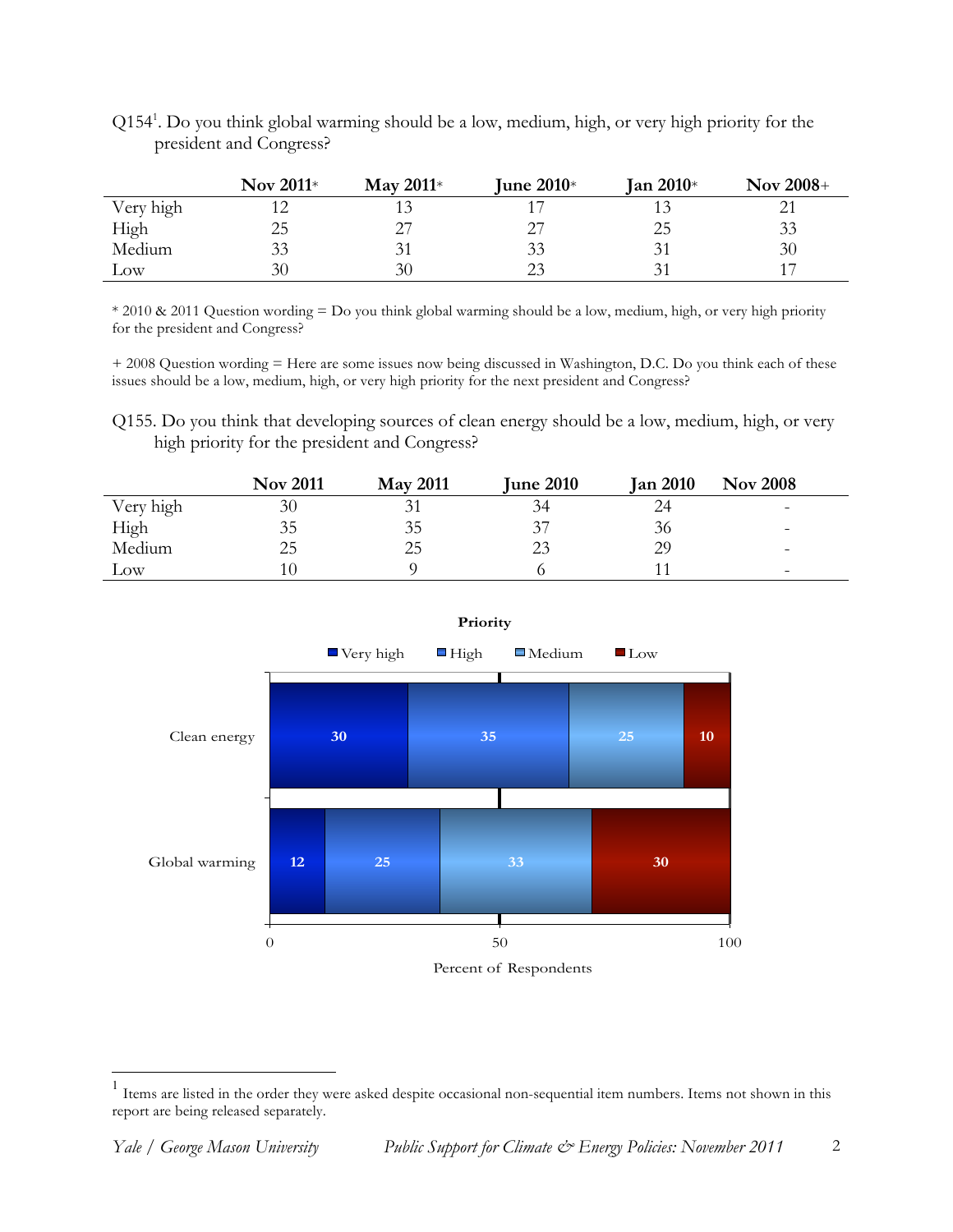#### Q162-168. Do you think each of the following should be doing more or less to address global warming?



**Public Desire for Action by Decision-Makers**

Your local government officials

|                                  | <b>Nov 2011</b> | <b>May 2011</b> | <b>June 2010</b> | <b>Jan 2010</b> | <b>Nov 2008</b> |
|----------------------------------|-----------------|-----------------|------------------|-----------------|-----------------|
| Much more                        | 13              |                 |                  |                 |                 |
| More                             | 35              | 39              | 36               | 34              | 45              |
| Currently doing the right amount | 35              | 28              | 36               | 35              | 29              |
| Less                             |                 |                 |                  |                 |                 |
| Much less                        |                 |                 |                  |                 |                 |

Your state legislators

|                                  | <b>Nov 2011</b> | <b>May 2011</b> | <b>June 2010</b> | <b>Jan 2010</b> | <b>Nov 2008</b> |
|----------------------------------|-----------------|-----------------|------------------|-----------------|-----------------|
| Much more                        | 16              | 15              |                  | 14              |                 |
| More                             | 36              | 39              | 36               | 36              | -47             |
| Currently doing the right amount | 31              | 26              | 33               | 30              | 25              |
| Less                             | 10              | 10              |                  | 10              |                 |
| Much less                        |                 | 10              |                  | 10              |                 |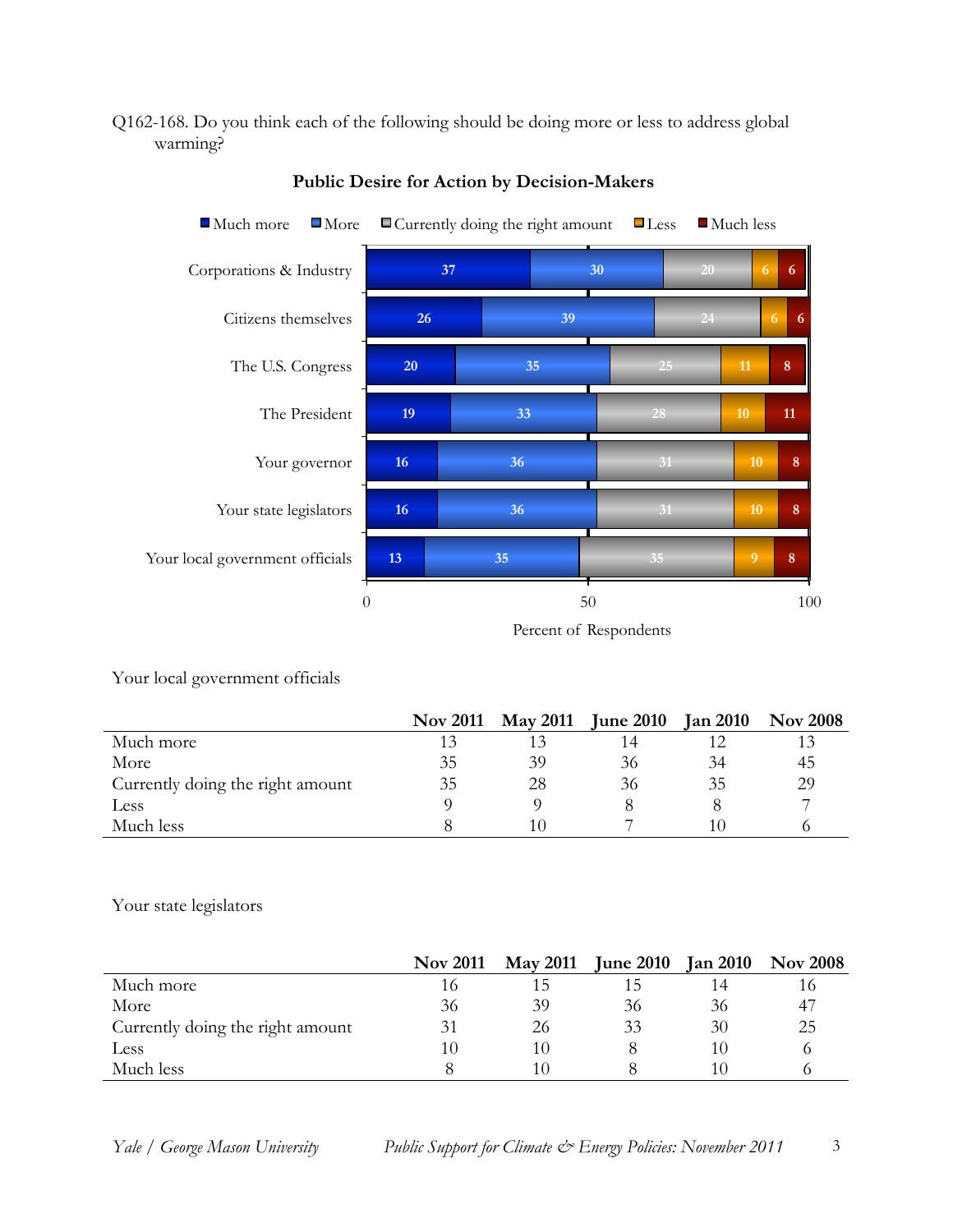## Your governor

|                                  | <b>Nov 2011</b> | <b>May 2011</b> | <b>June 2010</b> | <b>Jan 2010</b> | <b>Nov 2008</b> |
|----------------------------------|-----------------|-----------------|------------------|-----------------|-----------------|
| Much more                        | 16              | 16              |                  | 15              |                 |
| More                             | 36              | 38              | 35               | 34              | 46              |
| Currently doing the right amount | 31              |                 | 33               | 30              | 26              |
| Less                             | 10              |                 |                  | 10              |                 |
| Much less                        |                 | 10              |                  |                 |                 |

The U.S. Congress

|                                  | <b>Nov 2011</b> | <b>May 2011</b> | <b>June 2010</b> | <b>Jan 2010</b> | <b>Nov 2008</b> |
|----------------------------------|-----------------|-----------------|------------------|-----------------|-----------------|
| Much more                        | 20              | 1 Q             |                  |                 |                 |
| More                             | 35              | 38              | 35               | 35              | 41              |
| Currently doing the right amount | 25              | 20              | 26               | 23              | 20              |
| Less                             |                 |                 |                  | I ( )           |                 |
| Much less                        |                 |                 |                  |                 |                 |

The President

|                                  | Nov 2011 $*$ |    | May 2011* June 2010* |    | <b>Jan 2010</b> * Nov 2008+ |
|----------------------------------|--------------|----|----------------------|----|-----------------------------|
| Much more                        | 1 O          | 19 | 20                   |    | 28                          |
| More                             | 33           | 35 | 32                   | 33 | 38                          |
| Currently doing the right amount | 28           | 22 | 30                   | 26 | 21                          |
| Less                             | 10           | 10 |                      |    |                             |
| Much less                        |              | 14 | I ( )                |    |                             |

\*President Barack Obama

+President George W. Bush

Corporations and industry

|                                  | <b>Nov 2011</b> | <b>May 2011</b> | <b>June 2010</b> | <b>Jan 2010</b> | <b>Nov 2008</b> |
|----------------------------------|-----------------|-----------------|------------------|-----------------|-----------------|
| Much more                        | 37              | 34              | 38               |                 | $4^{\circ}$     |
| More                             | 30              |                 | 28               |                 | 32              |
| Currently doing the right amount | 20              | 18              |                  |                 |                 |
| Less                             |                 |                 |                  |                 |                 |
| Much less                        |                 |                 |                  |                 |                 |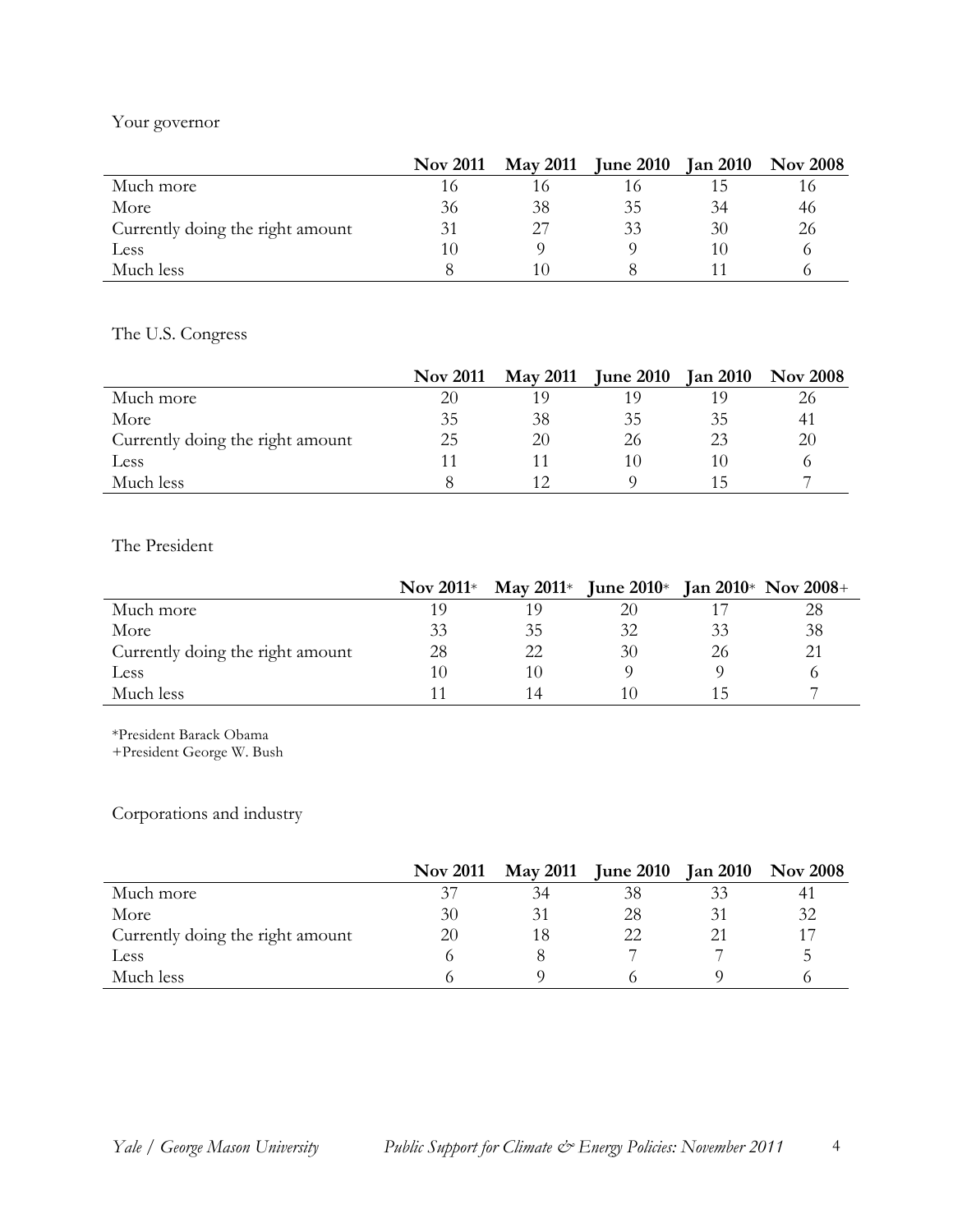Citizens themselves

|                                  | <b>Nov 2011</b> | <b>May 2011</b> | <b>June 2010</b> | <b>Jan 2010</b> | <b>Nov 2008</b> |
|----------------------------------|-----------------|-----------------|------------------|-----------------|-----------------|
| Much more                        | 26              | 28              |                  |                 | 30              |
| More                             | 39              | 35              | 33               | 36              | 42              |
| Currently doing the right amount | 24              |                 | 24               | 23              | 20              |
| Less                             |                 |                 |                  |                 |                 |
| Much less                        |                 |                 |                  |                 |                 |

Q169. People disagree whether the United States should reduce greenhouse gas emissions on its own, or make reductions only if other countries do too. Which of the following statements comes closest to your own point of view? The United States should reduce its greenhouse gas emissions…

|                                                                                                                             | <b>Nov</b><br>2011 | May<br>2011 | June<br>2010  | Jan<br>2010 | <b>Nov</b><br>2008 |
|-----------------------------------------------------------------------------------------------------------------------------|--------------------|-------------|---------------|-------------|--------------------|
| Regardless of what other countries do                                                                                       | 60                 | 61          | 65            | 57          | 67                 |
| Only if other industrialized countries (such as England,<br>Germany and Japan) reduce their emissions                       | 3                  | 3           | 3             | 3           |                    |
| Only if other industrialized countries and developing countries<br>(such as China, India and Brazil) reduce their emissions |                    | 8           | 8             |             |                    |
| The US should not reduce its emissions                                                                                      | 5                  | 6           | $\mathcal{D}$ |             | 4                  |
| Don't know                                                                                                                  | 25                 | 23          | 19            | 25          | 20                 |

Q170. How big of an effort should the United States make to reduce global warming?

|                                                                  | <b>Nov</b><br>2011 | May<br>2011 | <b>June</b><br>2010 | Jan<br>2010 | <b>Nov</b><br>2008 |
|------------------------------------------------------------------|--------------------|-------------|---------------------|-------------|--------------------|
| A large-scale effort, even if it has large<br>economic costs     | 26                 | 29          | 28                  | 26          | 34                 |
| A medium-scale effort, even if it has moderate<br>economic costs | 40                 | 38          | 41                  | 36          | 40                 |
| A small-scale effort, even if it has small economic<br>costs     | 23                 | 19          | 18                  | 21          |                    |
| No effort                                                        | 12.                | 14          | 13                  | 18          | $\Omega$           |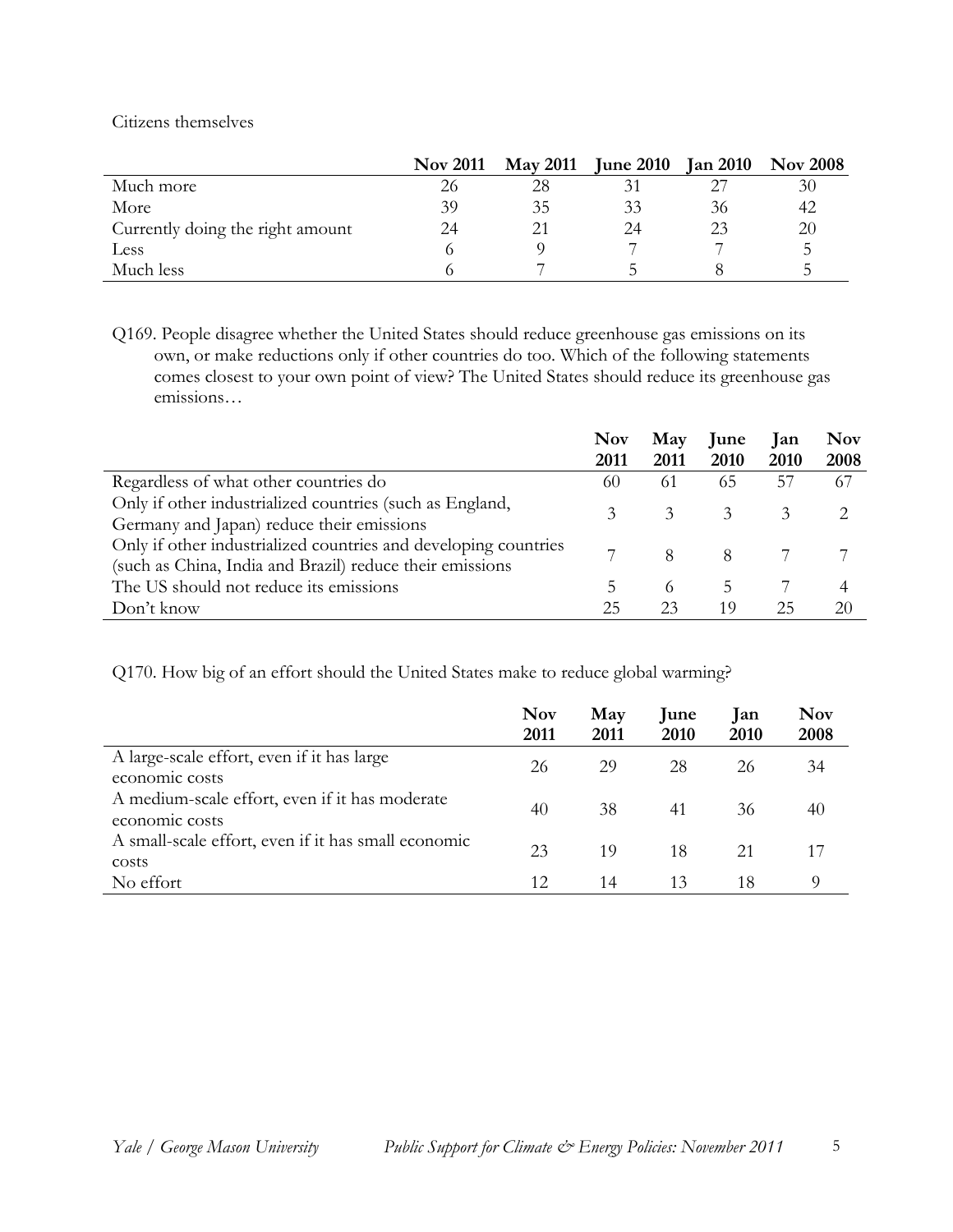#### **National Policies**

*For specific question text, see the tables below this chart.*



**National Policy Support** 

Q173. How much do you support or oppose requiring electric utilities to produce at least 20% of their electricity from wind, solar, or other renewable energy sources, even if it cost the average household an extra \$100 a year?

|                  | <b>Nov 2011</b> | <b>May 2011</b> | <b>June 2010</b> | <b>Jan 2010</b> | <b>Nov 2008</b> |
|------------------|-----------------|-----------------|------------------|-----------------|-----------------|
| Strongly support | 22              |                 |                  |                 | 31              |
| Somewhat support | 41              | 43              | 39               | 40              | 41              |
| Somewhat oppose  | 24              |                 | 22               |                 | 17              |
| Strongly oppose  |                 |                 | 18               |                 |                 |

Q174. How much do you support or oppose signing an international treaty that requires the United States to cut its emissions of carbon dioxide 90% by the year 2050?

|                  | <b>Nov 2011</b> | <b>May 2011</b> | <b>June 2010</b> | <b>Jan 2010</b> | <b>Nov 2008</b> |
|------------------|-----------------|-----------------|------------------|-----------------|-----------------|
| Strongly support |                 |                 |                  |                 | 25              |
| Somewhat support | 45              | 43              | 44               | 44              | 44              |
| Somewhat oppose  | 23              |                 | 1 Q              | 20              | 19              |
| Strongly oppose  |                 |                 |                  | 1 ()            | 13              |

Percent of Respondents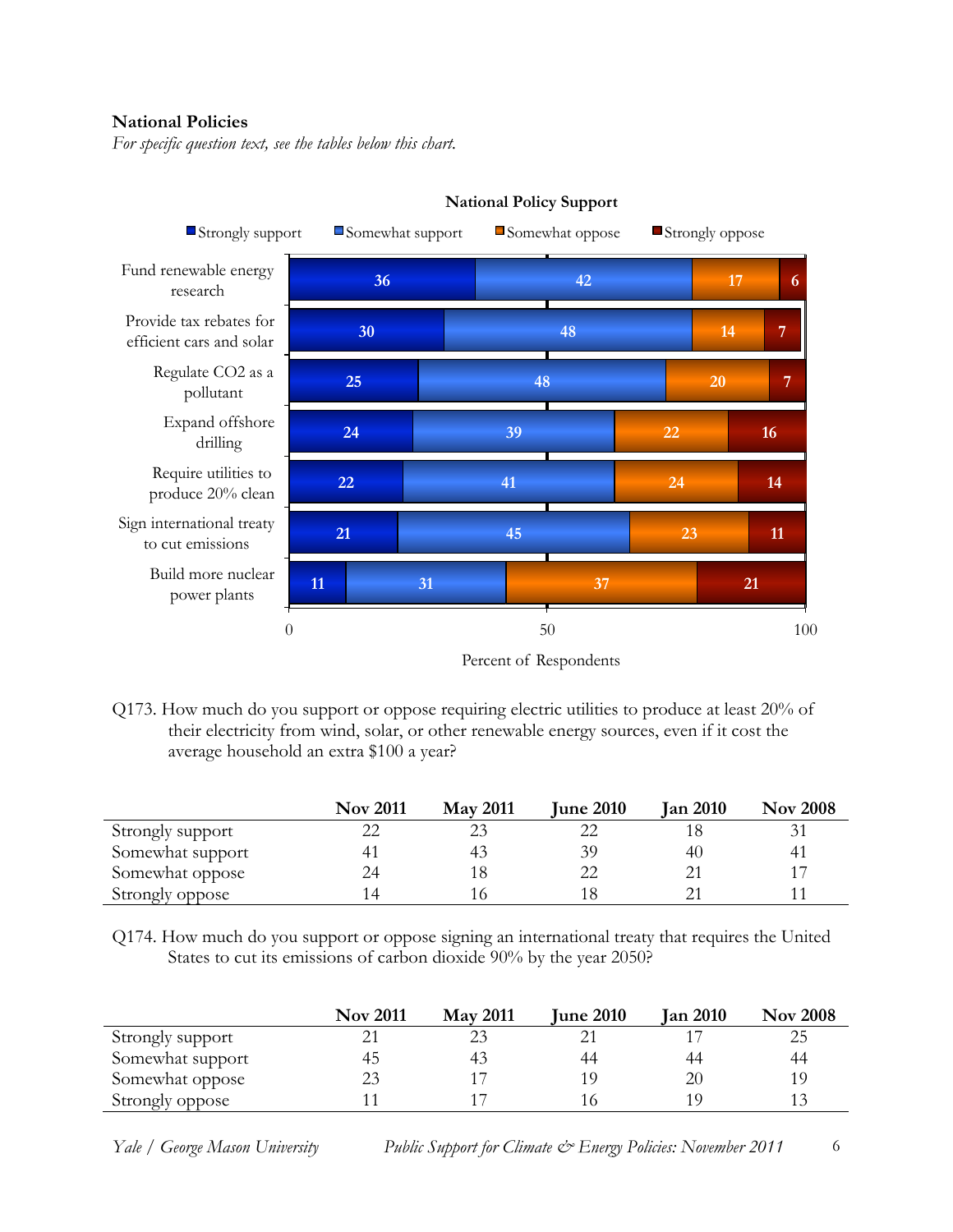| Q177. How much do you support or oppose expanding offshore drilling for oil and natural gas off |  |  |  |
|-------------------------------------------------------------------------------------------------|--|--|--|
| the U.S. coast?                                                                                 |  |  |  |

|                  | <b>Nov 2011</b> | <b>May 2011</b> | <b>June 2010</b> | <b>Jan 2010</b> | <b>Nov 2008</b> |
|------------------|-----------------|-----------------|------------------|-----------------|-----------------|
| Strongly support |                 | 28              |                  |                 | 37              |
| Somewhat support | 39              | 38              | 39               | 46              | 38              |
| Somewhat oppose  | 22              | 20              | $2^{\circ}$      |                 | 14              |
| Strongly oppose  |                 | l 4             |                  |                 |                 |

Q178. How much do you support or oppose building more nuclear power plants?

|                  | <b>Nov 2011</b> | <b>May 2011</b> | <b>June 2010</b> | <b>Jan 2010</b> | <b>Nov 2008</b> |
|------------------|-----------------|-----------------|------------------|-----------------|-----------------|
| Strongly support |                 |                 |                  |                 | 23              |
| Somewhat support | 31              |                 | $3^{\circ}$      |                 | 38              |
| Somewhat oppose  | 37              | 30              | 30               |                 | 24              |
| Strongly oppose  |                 |                 |                  |                 | 15              |

Q179. How much do you support or oppose funding more research into renewable energy sources, such as solar and wind power?

|                  | <b>Nov 2011</b> | <b>May 2011</b> | <b>June 2010</b> | <b>Jan 2010</b> | <b>Nov 2008</b> |
|------------------|-----------------|-----------------|------------------|-----------------|-----------------|
| Strongly support | 36              |                 | 42               |                 | 53              |
| Somewhat support | 42              |                 | 45               | 44              | 39              |
| Somewhat oppose  | 7               |                 |                  |                 |                 |
| Strongly oppose  |                 |                 |                  |                 |                 |

Q180. How much do you support or oppose providing tax rebates for people who purchase energyefficient vehicles or solar panels?

|                  | <b>Nov 2011</b> | <b>May 2011</b> | <b>June 2010</b> | <b>Jan 2010</b> | <b>Nov 2008</b> |
|------------------|-----------------|-----------------|------------------|-----------------|-----------------|
| Strongly support | 30              |                 | 41               | 32              | 38              |
| Somewhat support | 48              | 41              | 42               | 50              | 47              |
| Somewhat oppose  |                 |                 |                  |                 |                 |
| Strongly oppose  |                 |                 |                  |                 |                 |

N148. How much do you support or oppose regulating carbon dioxide (the primary greenhouse gas) as a pollutant?

|                  | <b>Nov 2011</b> | <b>May 2011</b>          | <b>June 2010</b> | <b>Jan 2010</b> | <b>Nov 2008</b> |
|------------------|-----------------|--------------------------|------------------|-----------------|-----------------|
| Strongly support | 25              | $\sim$                   | 26               | 24              | 30              |
| Somewhat support | 48              |                          | $5^{\circ}$      |                 | 50              |
| Somewhat oppose  | 20              | -                        |                  | 14              | 13              |
| Strongly oppose  | ь               | $\overline{\phantom{a}}$ |                  | 15              |                 |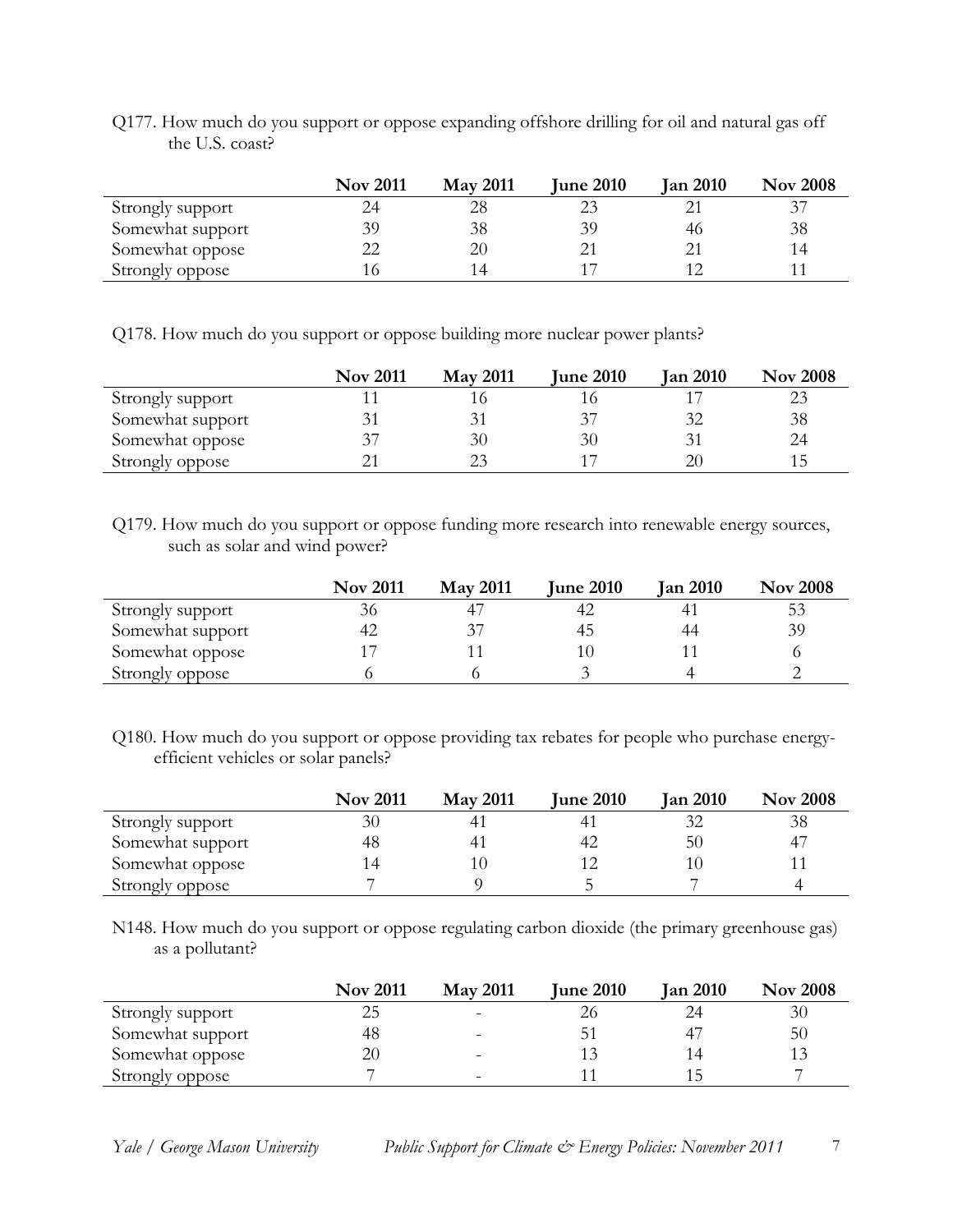*Questions N149 & N149a are a split-half experiment. Half of the sample was asked N149 & half were asked N149a.*

N149. How much do you support or oppose a shift in taxes that *reduces* the federal income tax that Americans pay each year, but *increases* taxes on coal, oil, and natural gas by an equal amount? This shift would be "revenue neutral" (meaning the total amount of taxes collected by the government would stay the same).

|                  | <b>Nov 2011</b> |
|------------------|-----------------|
| Strongly support | 13              |
| Somewhat support | 45              |
| Somewhat oppose  | 30              |
| Strongly oppose  | 13              |
|                  |                 |

N149a. How much do you support or oppose a shift in taxes that *reduces* the federal income tax that Americans pay each year, but *increases* taxes on coal, oil, and natural gas by an equal amount? This shift would be "revenue neutral" (meaning the total amount of taxes collected by the government would stay the same), but would help create jobs and decrease pollution.

|                  | <b>Nov 2011</b> |
|------------------|-----------------|
| Strongly support | 18              |
| Somewhat support | 47              |
| Somewhat oppose  | 23              |
| Strongly oppose  | 12              |
|                  |                 |



#### **Support For A Carbon Tax Shift**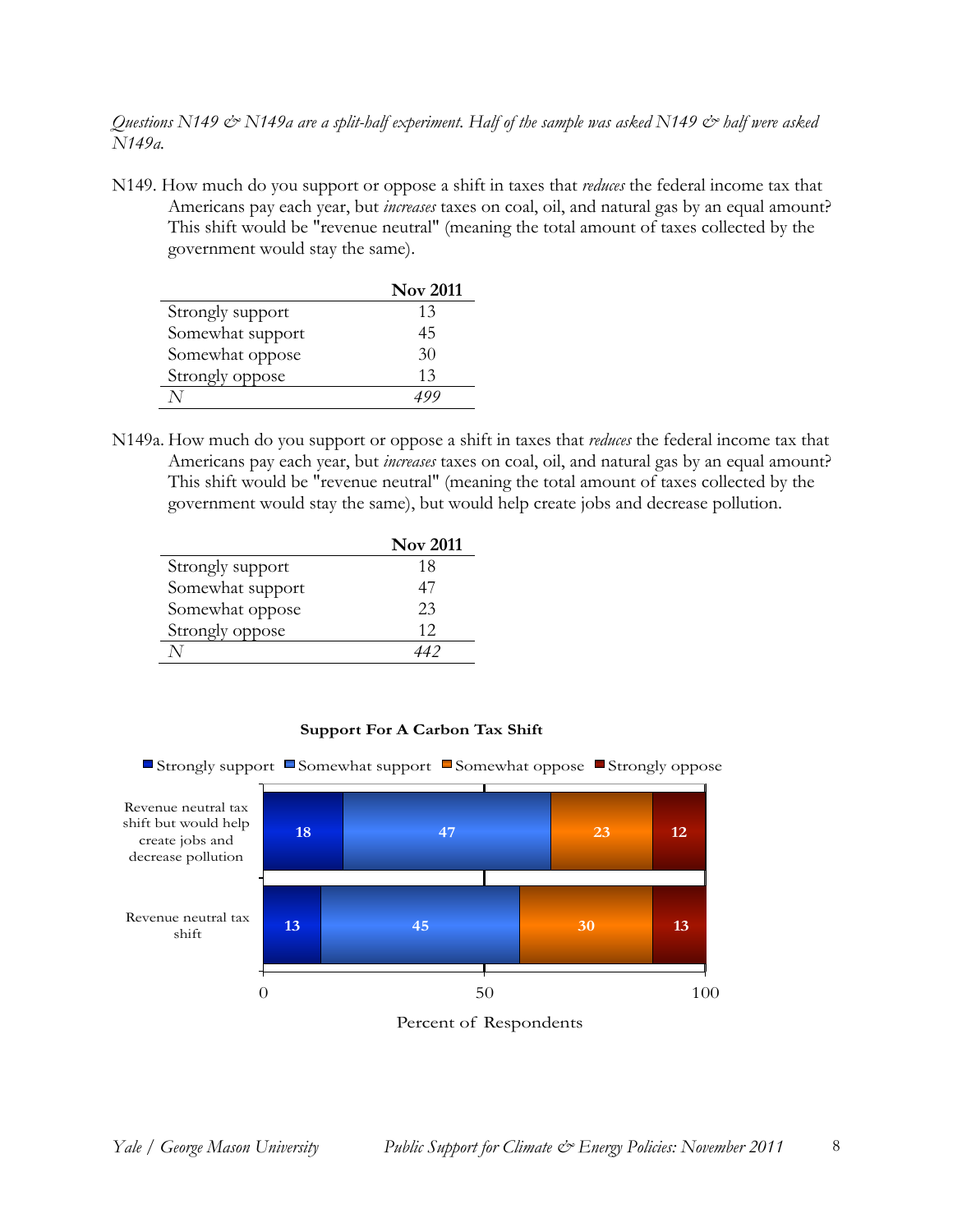N157. How much do you support or oppose the following policy?<sup>2</sup>



**Support For A Carbon Tax Depends On What Is Done With The Revenue**

- **Control Condition**. Placing a \$10 per ton tax on fuels that produce carbon dioxide (coal, oil, natural gas) to accelerate the transition to clean energy. This tax would slightly increase the cost of many things you buy, including food, clothing, and electricity. For example gasoline prices would rise by approximately 10 cents per gallon.
- **Reduce National Debt**. Placing a \$10 per ton tax on fuels that produce carbon dioxide (coal, oil, natural gas) to accelerate the transition to clean energy. All the revenues would be used to pay down the national debt. This tax would slightly increase the cost of many things you buy, including food, clothing, and electricity. For example gasoline prices would rise by approximately 10 cents per gallon.
- **Tax Reduction**. Placing a \$10 per ton tax on fuels that produce carbon dioxide (coal, oil, natural gas) to accelerate the transition to clean energy. All the revenues would be returned to taxpayers by reducing their federal income taxes. This tax would slightly increase the cost of many things you buy, including food, clothing, and electricity. For example gasoline prices would rise by approximately 10 cents per gallon, but you would get the money back in the form of lower annual taxes.

 <sup>2</sup> Respondents were randomly assigned to one of four conditions: Control Condition, National Debt, Tax Reduction, and Annual Check. The margin of error is indicated by the error bars on the above chart and are approximately  $+/- 6$ percentage points for the Control & National Debt conditions and  $+/-7$  percentage points for the Tax Reduction and Annual Check conditions.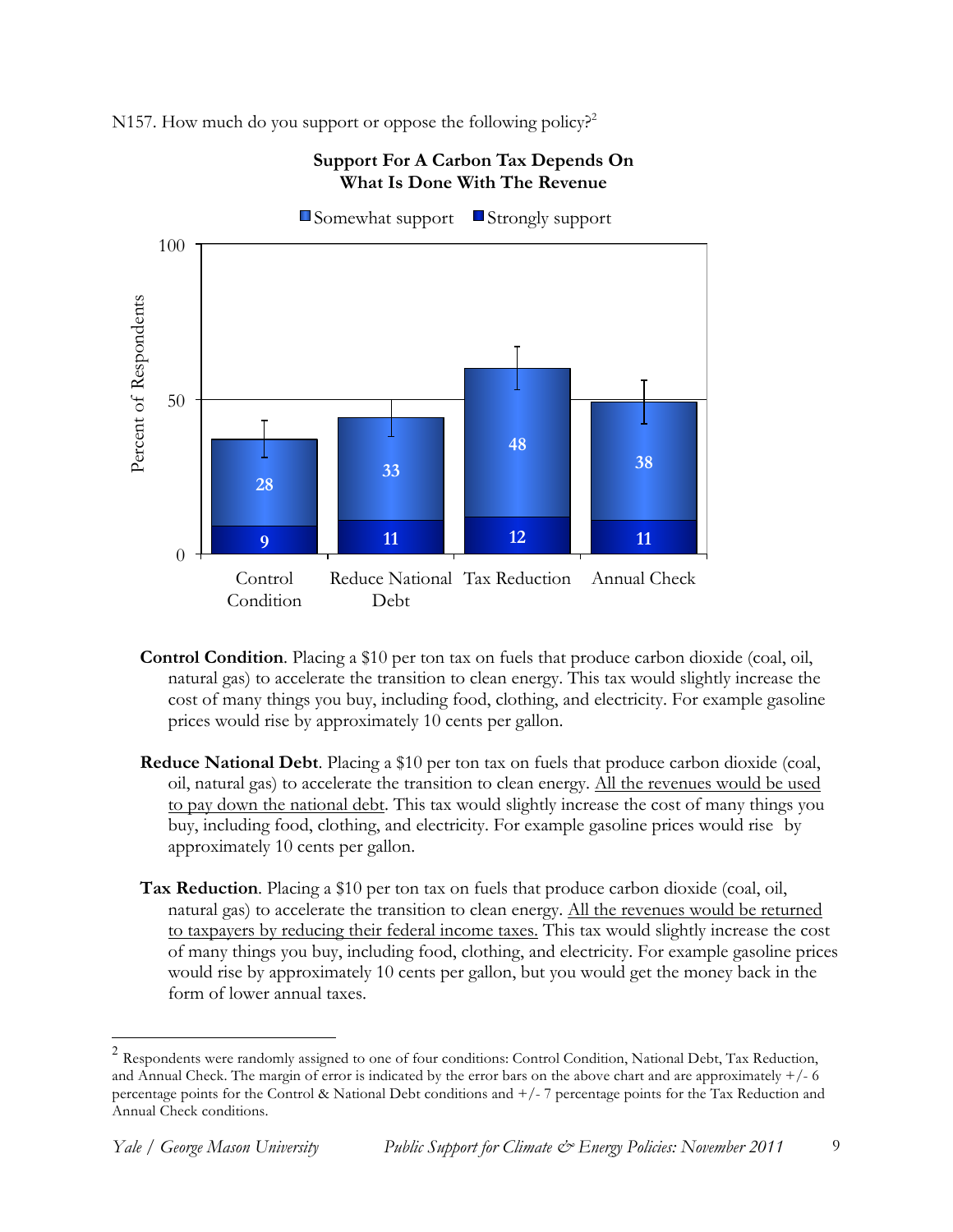**Annual Check**. Placing a \$10 per ton tax on fuels that produce carbon dioxide (coal, oil, natural gas) to accelerate the transition to clean energy. All the revenues would be returned to the public. Each American family would receive an equal share of the revenues with an annual check. This tax would slightly increase the cost of many things you buy, including food, clothing, and electricity. For example gasoline prices would rise by approximately 10 cents per gallon, but you would get the money back each year.

|                  | Control<br>Condition | Reduce<br>National<br>Debt | Tax<br>Reduction | Annual<br>Check |
|------------------|----------------------|----------------------------|------------------|-----------------|
| Strongly support |                      | 11                         |                  | 11              |
| Somewhat support | 28                   | 33                         | 48               | 38              |
| Somewhat oppose  | 37                   | 35                         | 24               | 26              |
| Strongly oppose  | 27                   | 21                         | 16               | 25              |
|                  | 240                  | 269                        | 223              | 218             |

N158. The United States government provides approximately \$10 billion a year in subsidies to the fossil fuel industry (coal, oil, and natural gas companies). How much do you support or oppose these subsidies?

|                  | <b>Nov 2011</b> |
|------------------|-----------------|
| Strongly support | 3               |
| Somewhat support | 28              |
| Somewhat oppose  | 41              |
| Strongly oppose  | 28              |

N159. The United States government provides approximately \$2.5 billion a year in subsidies to the ethanol industry to make fuel from corn. How much do you support or oppose these subsidies?

|                  | <b>Nov 2011</b> |
|------------------|-----------------|
| Strongly support | x               |
| Somewhat support | 38              |
| Somewhat oppose  | 30              |
| Strongly oppose  | 24              |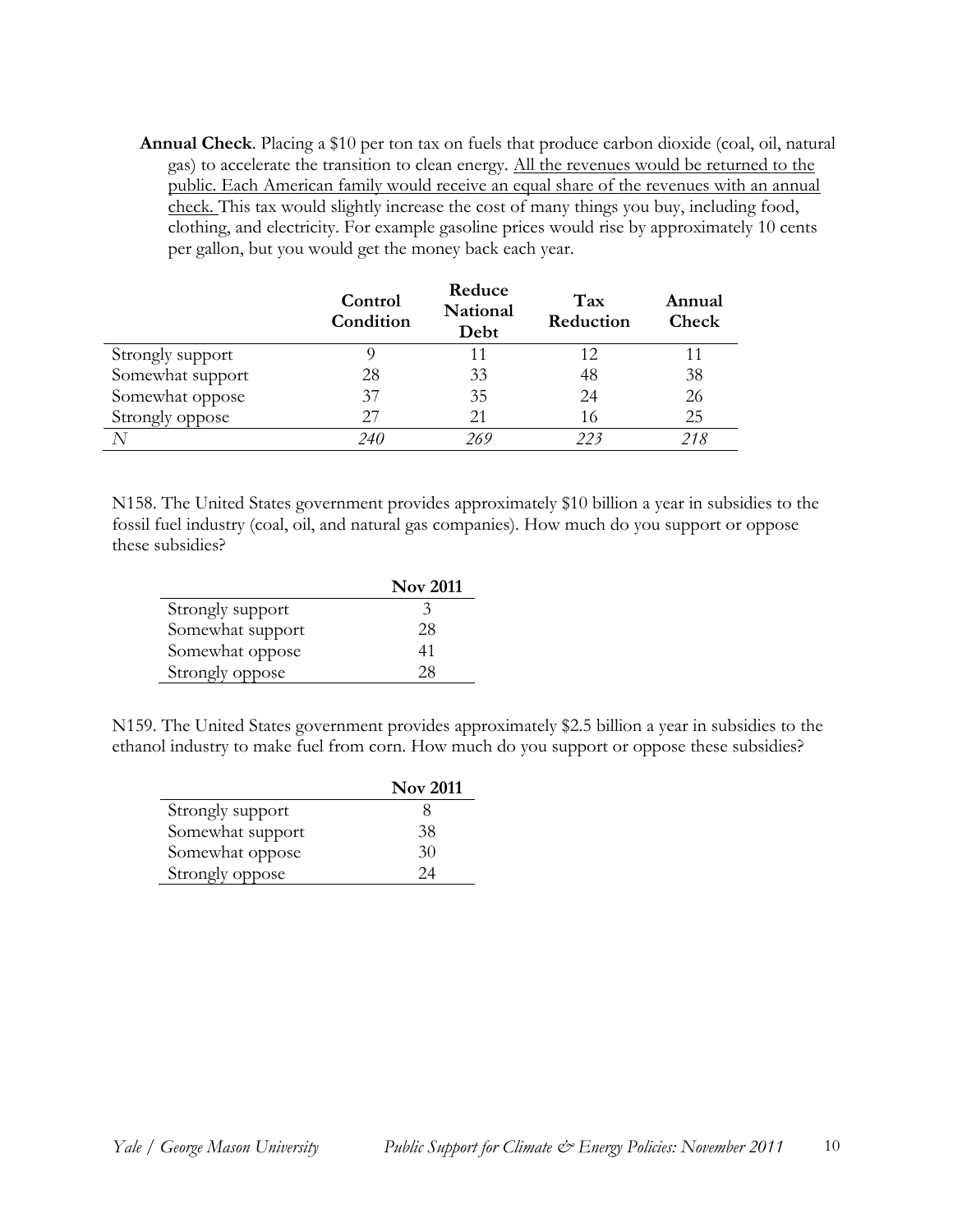

Q243. Overall, do you think that protecting the environment…



**Impact of Environmental Protection on Economic Growth**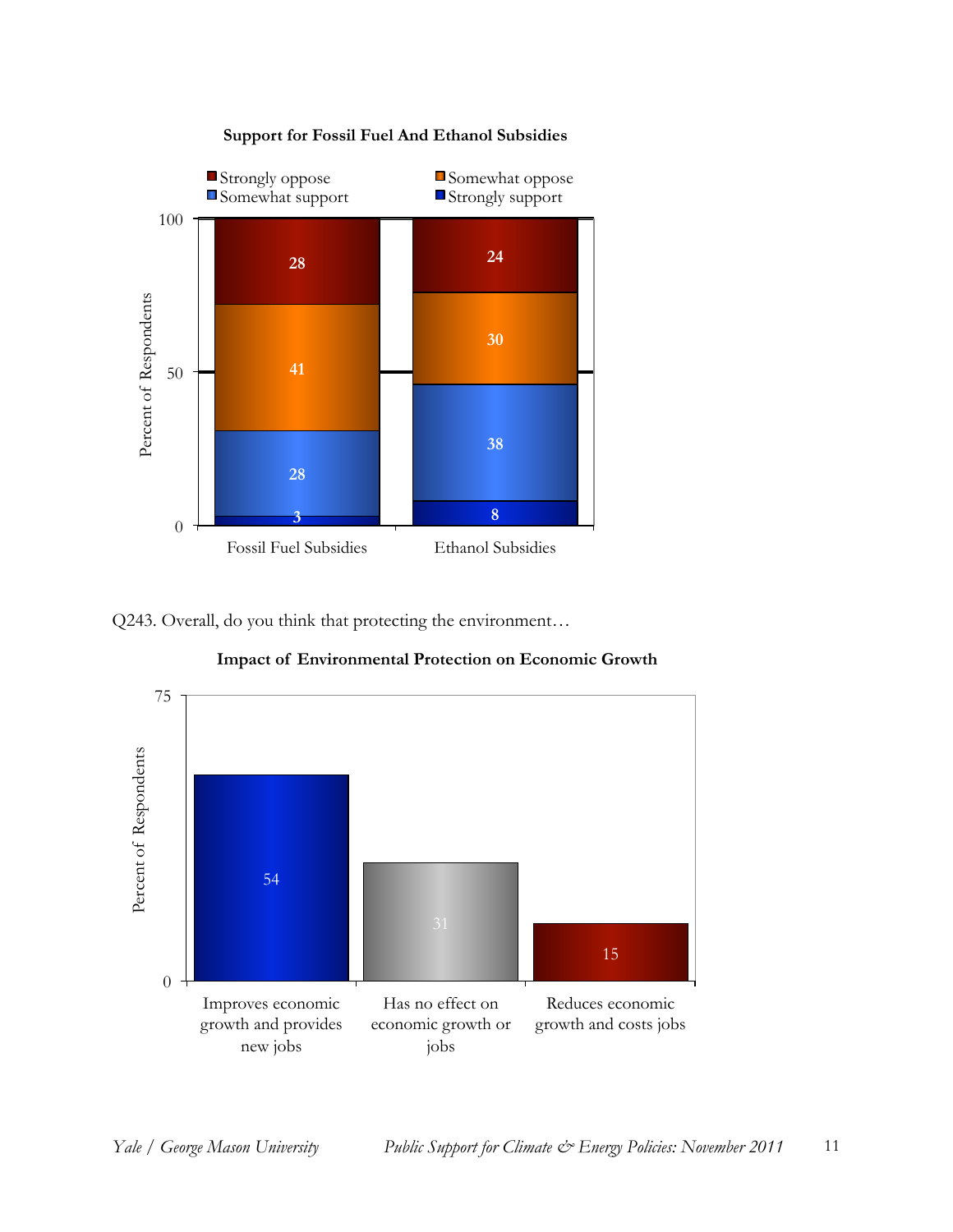|                                                | <b>Nov</b> | May  | <b>lune</b> | lan                      | <b>Nov</b>               |
|------------------------------------------------|------------|------|-------------|--------------------------|--------------------------|
|                                                | 2011       | 2011 | 2010        | <b>2010</b>              | 2008                     |
| Improves economic growth and provides new jobs | 54         | 54   | 56          |                          | $\overline{\phantom{0}}$ |
| Has no effect on economic growth or jobs       |            | 29   | クト          |                          | $\qquad \qquad =$        |
| Reduces economic growth and costs jobs         |            |      |             | $\overline{\phantom{0}}$ | $\overline{\phantom{0}}$ |

Q244. When there is a conflict between environmental protection and economic growth, which do you think is more important?

|                                                                   | <b>Nov</b> | May  | <b>lune</b> | lan  | Nov                      |  |
|-------------------------------------------------------------------|------------|------|-------------|------|--------------------------|--|
|                                                                   | 2011       | 2011 | 2010        | 2010 | 2008                     |  |
| Protecting the environment, even if it reduces<br>economic growth | 63         | 64   | 65.         |      | $\overline{\phantom{a}}$ |  |
| Economic growth, even if it leads to environmental<br>problems    | 37         | 36   | 35          | 37   | $\overline{\phantom{a}}$ |  |

Q144. How important will a candidate's views on global warming be in determining your vote for President next year? Will it be the single most important issue, one of several important issues, or not important in determining your vote?

|                                 | <b>Nov</b><br>2011 | May<br>2011              | <b>lune</b><br>2010 | lan<br>2010                  | Nov<br>2008 |
|---------------------------------|--------------------|--------------------------|---------------------|------------------------------|-------------|
| The single most important issue |                    | $\overline{\phantom{a}}$ |                     |                              |             |
| One of several important issues | 52                 | $\overline{\phantom{a}}$ |                     | $\overline{\phantom{a}}$     | 60          |
| Not an important issue          | 46                 | $\qquad \qquad -$        |                     | $\qquad \qquad \blacksquare$ |             |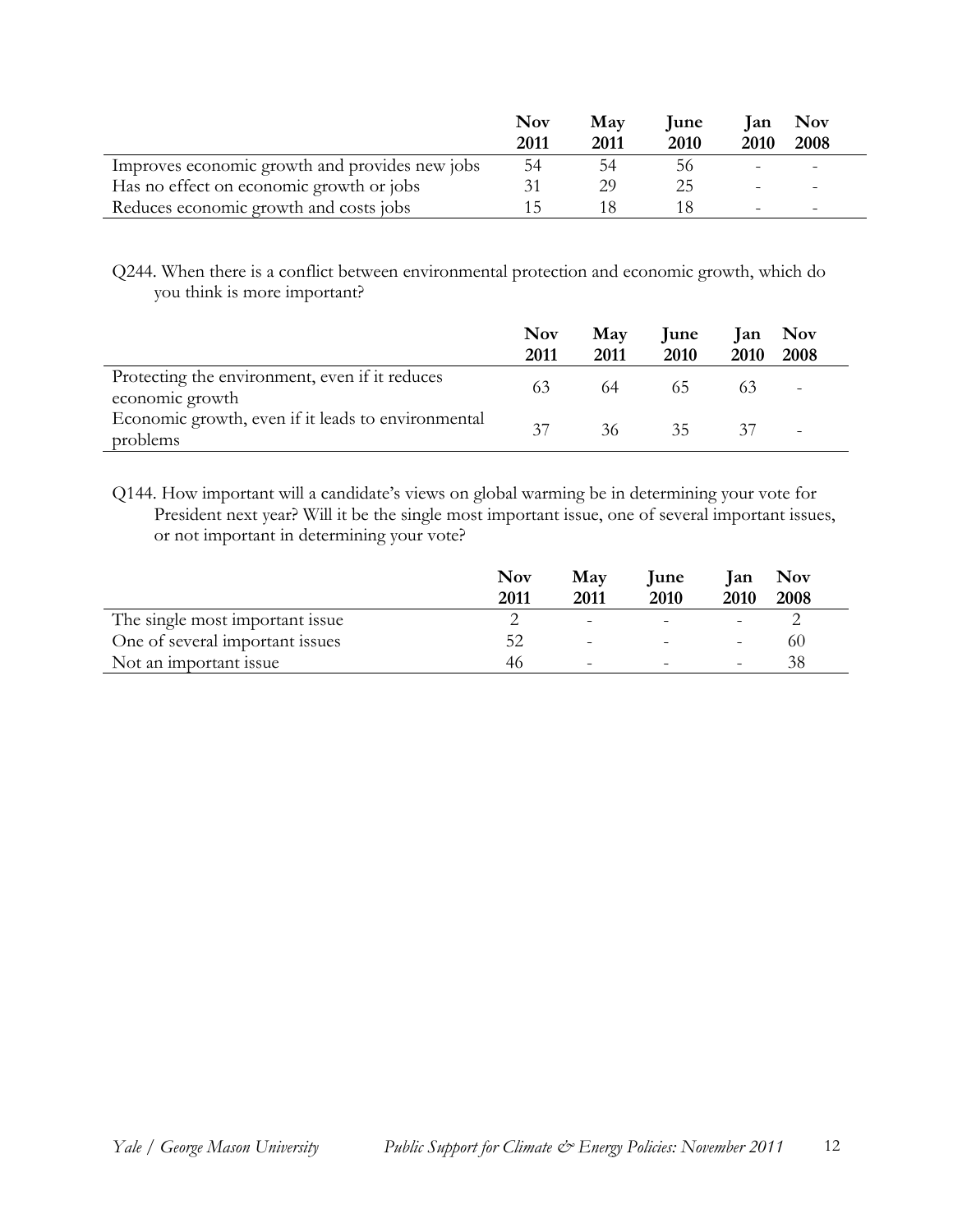## **Policy Preferences by Political Party**

### **Registered Voters: National Policy Preferences**

Q154. Do you think global warming should be a low, medium, high, or very high priority for the president and Congress?



## **National Priority of Global Warming by Political Party**

|           | Nat'l $Avg^3$ | Dem | Ind | Rep |    |
|-----------|---------------|-----|-----|-----|----|
| Very High | 13            | 15  |     |     |    |
| High      | 25            | 32  | 25  | 15  | 19 |
| Medium    | 31            | 37  | 29  | 25  | 39 |
| Low       | 31            | 15  | 28  | 56  | 29 |

 $^3$  National average of registered voters. N/P refers to respondents with No Party preference.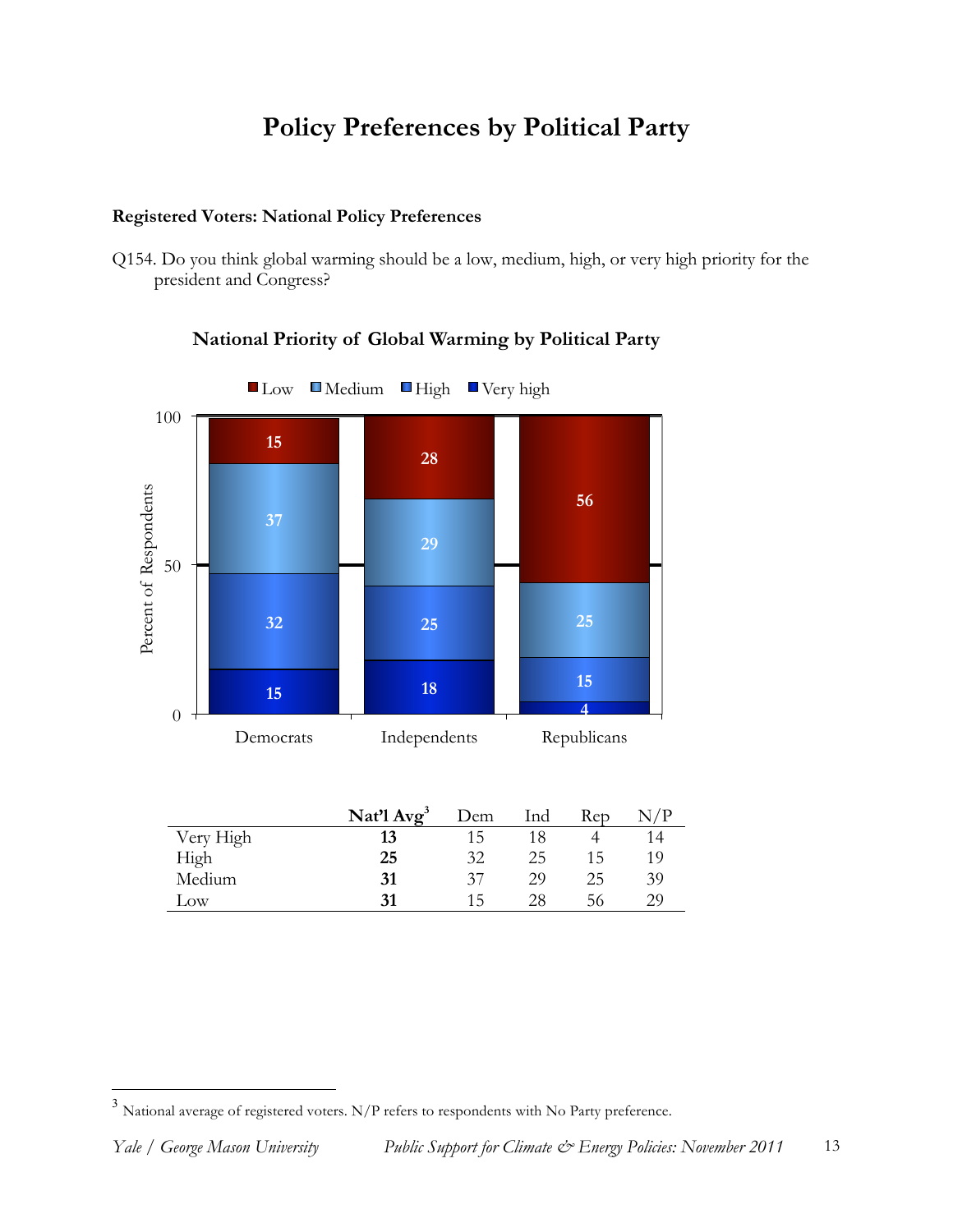Q155. Do you think that developing sources of clean energy should be a low, medium, high, or very high priority for the president and Congress?



**National Priority of Clean Energy by Political Party**

|           | Nat'l Avg | Dem                | Ind | Rep | N/P |
|-----------|-----------|--------------------|-----|-----|-----|
| Very High | 32        | 39                 | 38  | 10  | 24  |
| High      | 35        | 37                 | 35  | 32  | 43  |
| Medium    | 23        | 21                 | 18  | 31  | 22  |
| Low       | 10        | $\mathbf{\hat{z}}$ |     | 18  |     |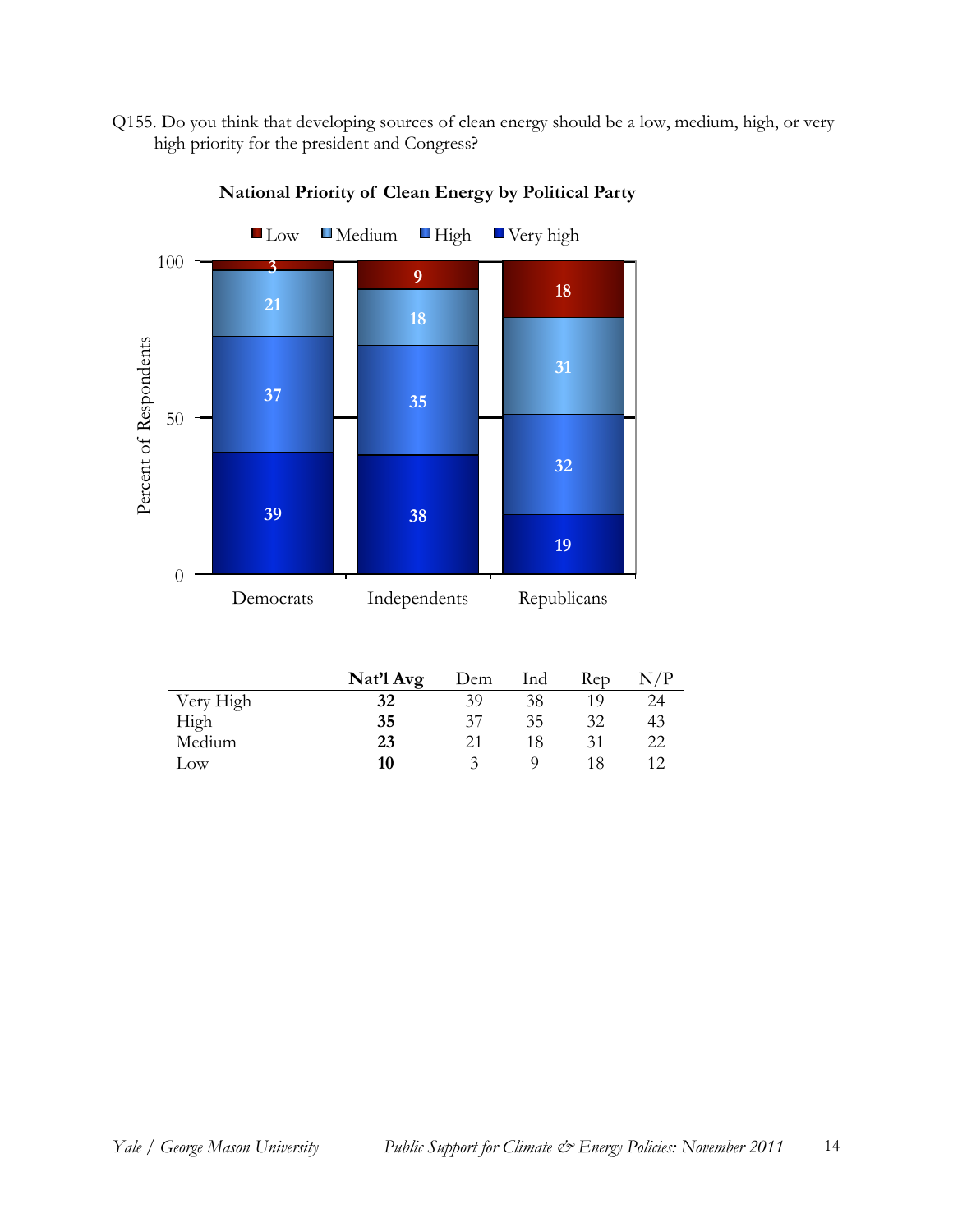Q173. How much do you support or oppose requiring electric utilities to produce at least 20% of their electricity from wind, solar, or other renewable energy sources, even if it cost the average household an extra \$100 a year?



Somewhat oppose **23** 17 16 34 37 Strongly oppose **14** 9 15 22 6

**Require Utilities to Produce 20% Renewable Energy by Political Party**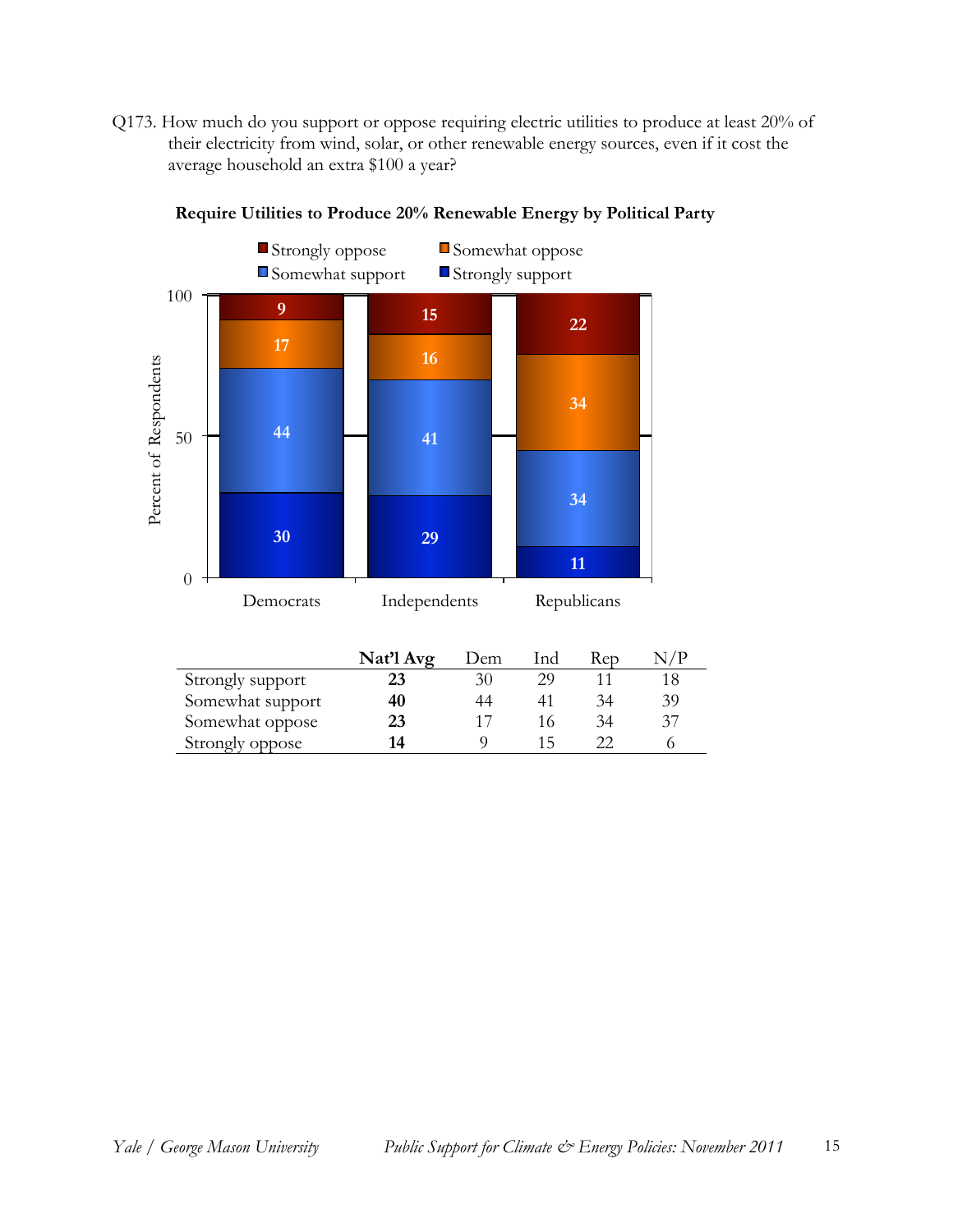Q174. How much do you support or oppose signing an international treaty that requires the United States to cut its emissions of carbon dioxide 90% by the year 2050?

|                  | Nat'l Avg | Dem | Ind | Rep |     |
|------------------|-----------|-----|-----|-----|-----|
| Strongly support |           | 31  | 20  |     | 1 5 |
| Somewhat support | 44        | 50  | 41  | 38  | 47  |
| Somewhat oppose  | 23        | 14  | 20  | 34  | 34  |
| Strongly oppose  | 17        |     | 1 O |     |     |

Q177. How much do you support or oppose expanding offshore drilling for oil and natural gas off the U.S. coast?

|                  | Nat'l Avg | Dem | Ind | Rep | $\sim$ / P |
|------------------|-----------|-----|-----|-----|------------|
| Strongly support | 26        |     | 26  | 40  |            |
| Somewhat support | 38        | 38  | 36  | 40  |            |
| Somewhat oppose  | 20        | 25  |     |     |            |
| Strongly oppose  | 17        | 20  |     |     | 14         |

Q178. How much do you support or oppose building more nuclear power plants?

|                  | Nat'l Avg | Dem | Ind | Rep |    |
|------------------|-----------|-----|-----|-----|----|
| Strongly support |           |     | 15  |     |    |
| Somewhat support | 32        | 32  | 36  | 34  | 18 |
| Somewhat oppose  | 35        | 39  | 25  | 35  | 48 |
| Strongly oppose  | 20        |     | 24. | 14  | 28 |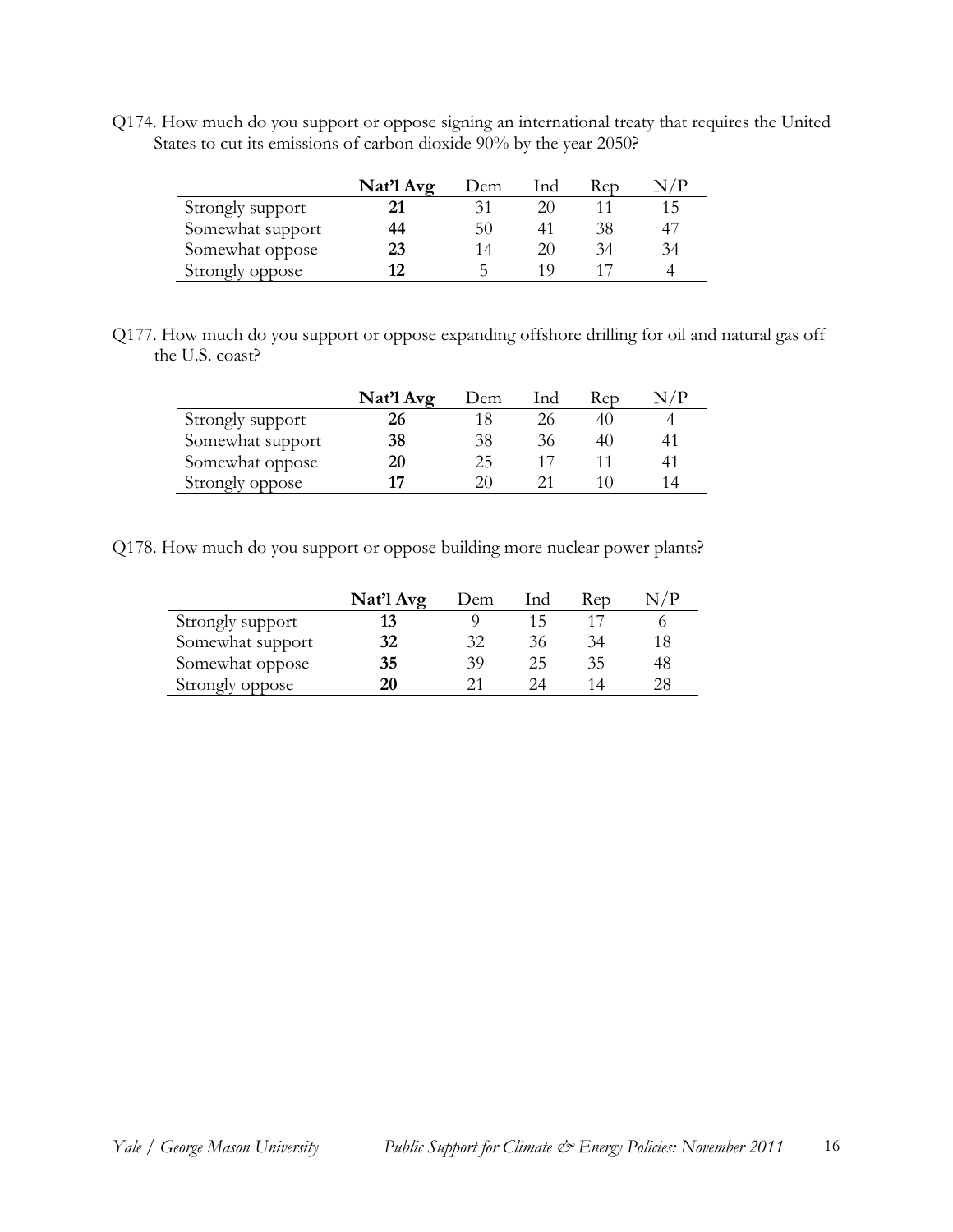Q179. How much do you support or oppose funding more research into renewable energy sources, such as solar and wind power?



**Renewable Energy Research by Political Party**

|                  | Nat'l Avg | Dem | Ind | Rep | √ / P |
|------------------|-----------|-----|-----|-----|-------|
| Strongly support |           |     | 44  |     | 20    |
| Somewhat support |           | 45  | 38  | 40  | 45    |
| Somewhat oppose  | 16        |     |     |     | 29    |
| Strongly oppose  |           |     |     |     |       |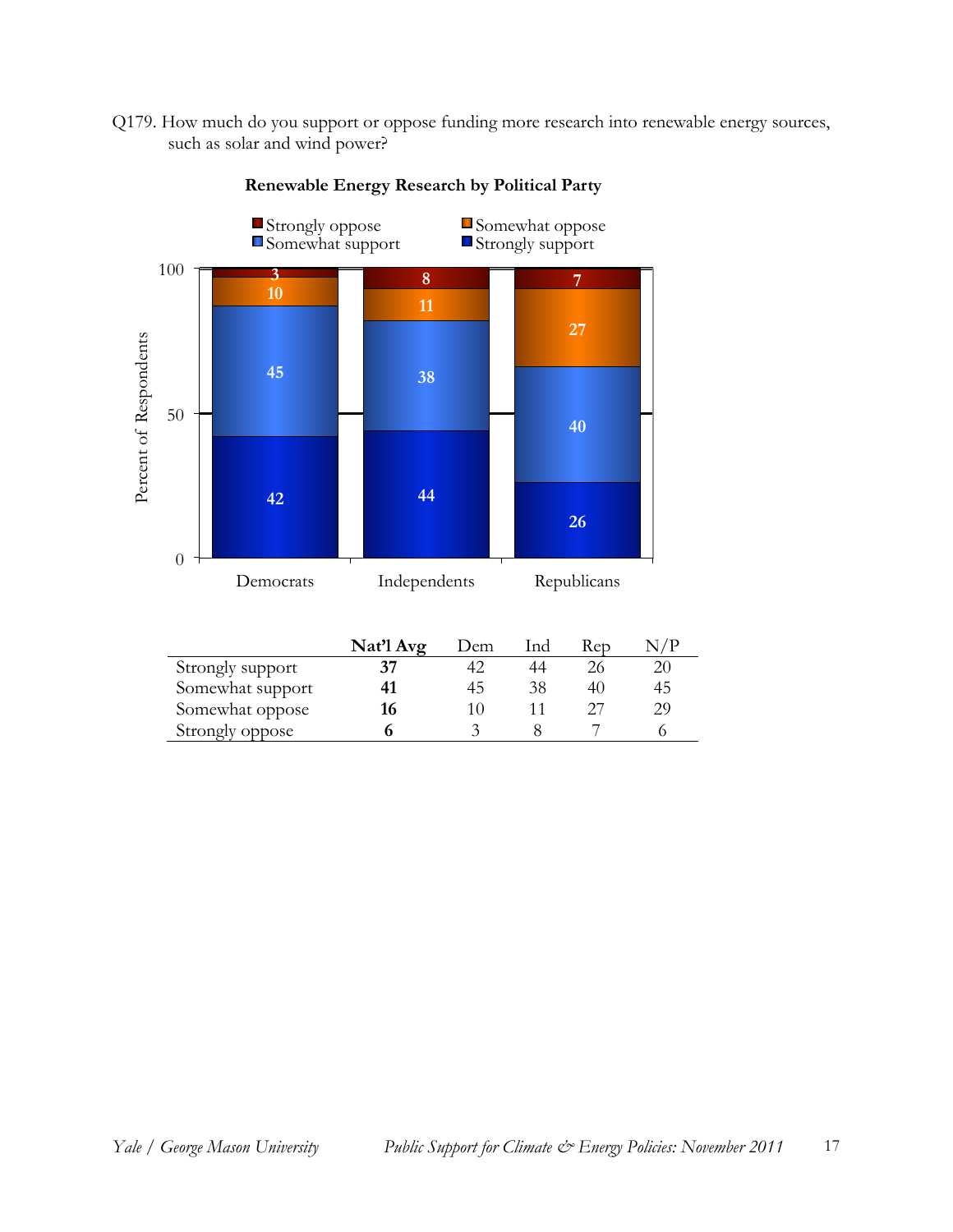Q180. How much do you support or oppose providing tax rebates for people who purchase energyefficient vehicles or solar panels?



**Tax Rebates for EE Vehicles and Solar Panels by Political Party** 

|                  | Nat'l Avg | Dem | Ind | Rep  | /P  |
|------------------|-----------|-----|-----|------|-----|
| Strongly support | 33        |     | 30  | 26   |     |
| Somewhat support | 48        |     | 48  | 46   | ר ר |
| Somewhat oppose  | 12        |     | 13  | 1 () |     |
| Strongly oppose  |           |     |     |      |     |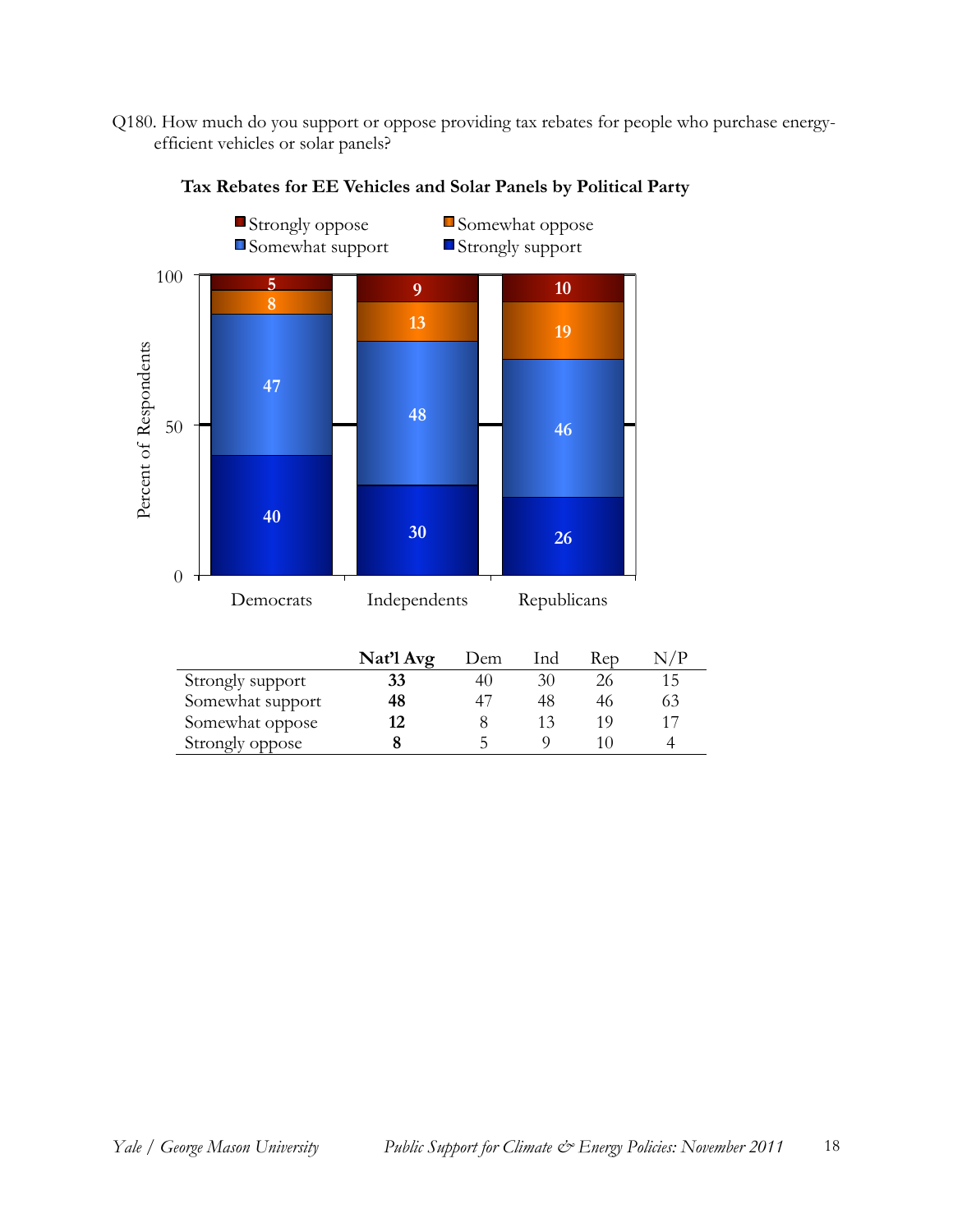N148. How much do you support or oppose regulating carbon dioxide (the primary greenhouse gas) as a pollutant?

|                  | Nat'l Avg | Dem | lnd | Rep |    |
|------------------|-----------|-----|-----|-----|----|
| Strongly support | 26        | 34  | 30  |     |    |
| Somewhat support | 48        | 49  | 45  | 50  | 51 |
| Somewhat oppose  | 18        |     | 16  |     | 29 |
| Strongly oppose  |           |     |     |     |    |

N149. How much do you support or oppose a shift in taxes that *reduces* the federal income tax that Americans pay each year, but *increases* taxes on coal, oil, and natural gas by an equal amount? This shift would be "revenue neutral" (meaning the total amount of taxes collected by the government would stay the same).

|                  | Nat'l Avg | Dem | Ind | Rep |    |
|------------------|-----------|-----|-----|-----|----|
| Strongly support | 14        |     |     |     |    |
| Somewhat support | 44        | 56  | 38  | 39  |    |
| Somewhat oppose  | 29        | 20  | 29  | 38  | 48 |
| Strongly oppose  | 13        |     |     |     |    |

N149a. How much do you support or oppose a shift in taxes that *reduces* the federal income tax that Americans pay each year, but *increases* taxes on coal, oil, and natural gas by an equal amount? This shift would be "revenue neutral" (meaning the total amount of taxes collected by the government would stay the same), but would help create jobs and decrease pollution.

|                  | Nat'l Avg | Dem | lnd | Rep | N / P |
|------------------|-----------|-----|-----|-----|-------|
| Strongly support |           | 26  | 23  |     | 24    |
| Somewhat support | 47        | 51  | 46  |     | 48    |
| Somewhat oppose  | 20        | 13  |     | 35  | 19    |
| Strongly oppose  | 13        |     | 1 5 |     |       |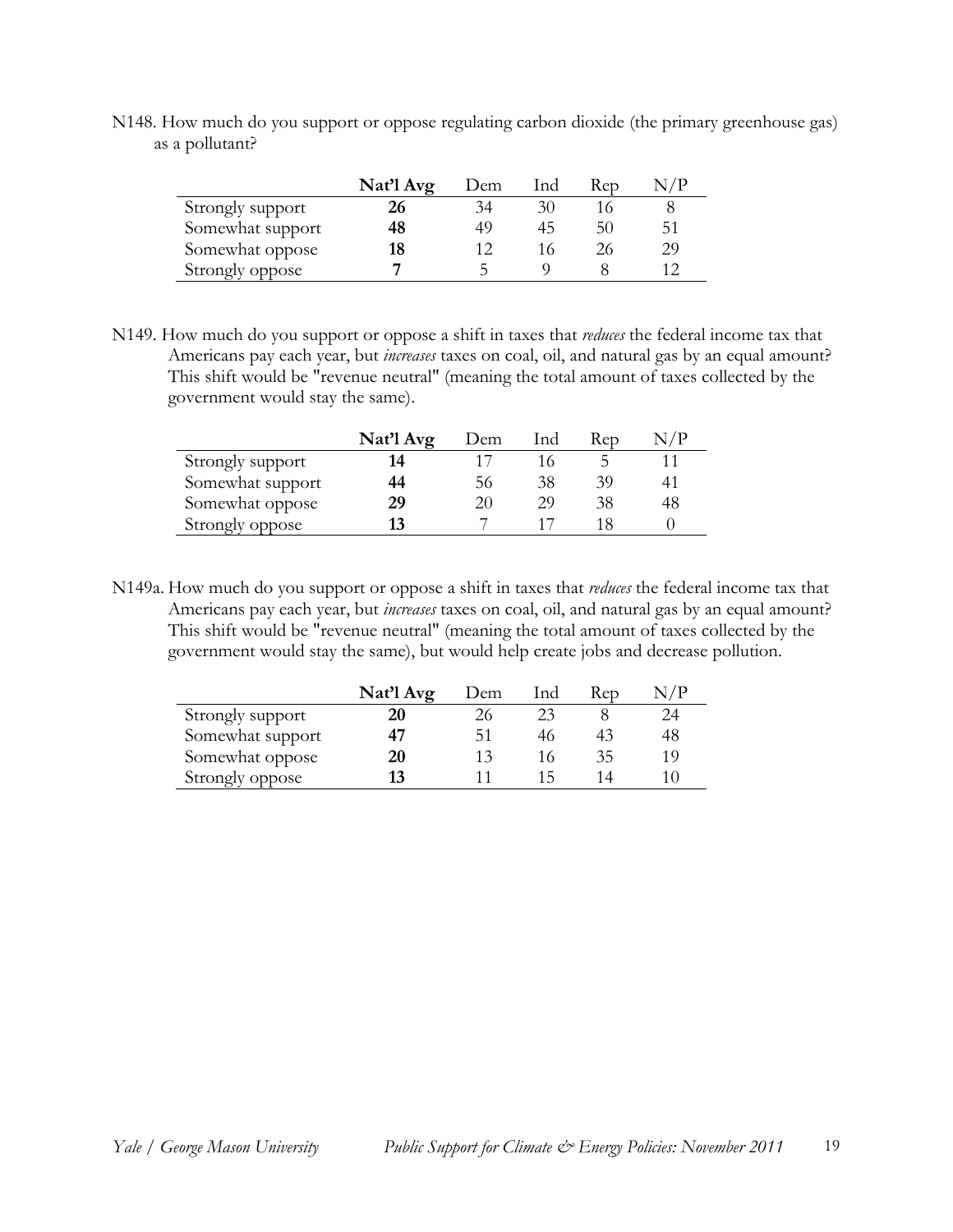N157. How much do you support or oppose the following policy?<sup>4</sup>

**Control Condition**. Placing a \$10 per ton tax on fuels that produce carbon dioxide (coal, oil, natural gas) to accelerate the transition to clean energy. This tax would slightly increase the cost of many things you buy, including food, clothing, and electricity. For example gasoline prices would rise by approximately 10 cents per gallon.

|                  | Nat'l Avg | Dem | Ind | Rep |    |
|------------------|-----------|-----|-----|-----|----|
| Strongly support | 10        | 14  | b.  |     |    |
| Somewhat support | 28        | 40  | 21  | 20  | 17 |
| Somewhat oppose  | 35        | 36  | 34  | 32  |    |
| Strongly oppose  | 28        | 10  | 40  | 48  |    |
|                  |           |     |     | 54  |    |

**Reduce National Debt**. Placing a \$10 per ton tax on fuels that produce carbon dioxide (coal, oil, natural gas) to accelerate the transition to clean energy. All the revenues would be used to pay down the national debt. This tax would slightly increase the cost of many things you buy, including food, clothing, and electricity. For example gasoline prices would rise by approximately 10 cents per gallon.

|                  | Nat'l Avg | Dem | lnd | Rep |    |
|------------------|-----------|-----|-----|-----|----|
| Strongly support | 12        |     | 14  |     |    |
| Somewhat support | 31        | 32  | 40  | 28  | 11 |
| Somewhat oppose  | 35        | 34  | 30  | 39  | 42 |
| Strongly oppose  | 23        | 13  | 16  | 33  | 47 |
|                  | 213       |     |     |     |    |

**Tax Reduction**. Placing a \$10 per ton tax on fuels that produce carbon dioxide (coal, oil, natural gas) to accelerate the transition to clean energy. All the revenues would be returned to taxpayers by reducing their federal income taxes. This tax would slightly increase the cost of many things you buy, including food, clothing, and electricity. For example gasoline prices would rise by approximately 10 cents per gallon, but you would get the money back in the form of lower annual taxes.

|                  | Nat'l Avg | Dem | Ind | Rep | √ / P |
|------------------|-----------|-----|-----|-----|-------|
| Strongly support |           |     |     |     |       |
| Somewhat support | 46        | 62  | 33  | 39  | 43    |
| Somewhat oppose  | 24        | 23  | 25  | 25  | 14    |
| Strongly oppose  | 18        |     | 25  | 27  | 43    |
|                  | 187       |     |     |     |       |

 <sup>4</sup> Caution should be used when interpreting these results as cell sizes are small.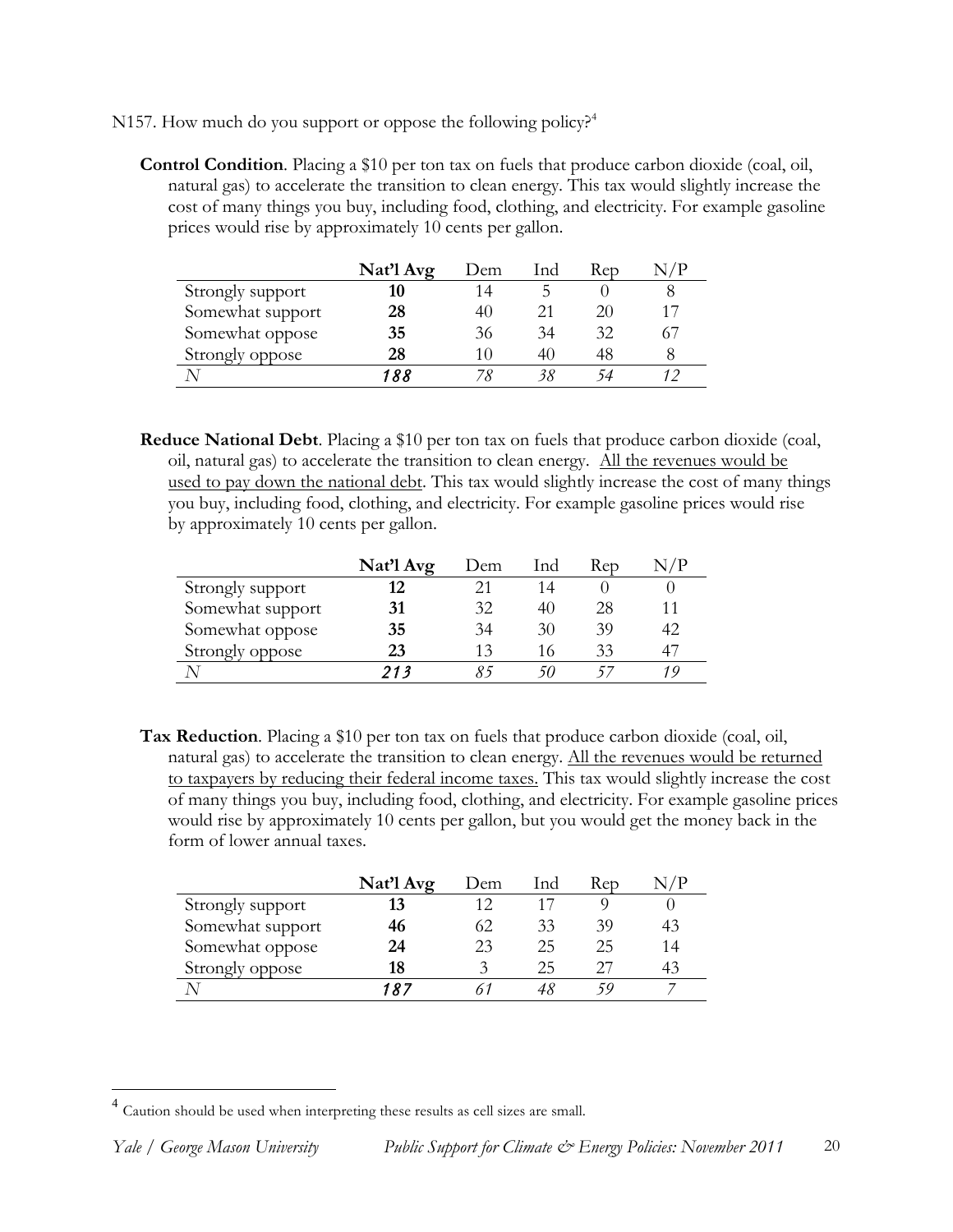**Annual Check**. Placing a \$10 per ton tax on fuels that produce carbon dioxide (coal, oil, natural gas) to accelerate the transition to clean energy. All the revenues would be returned to the public. Each American family would receive an equal share of the revenues with an annual check. This tax would slightly increase the cost of many things you buy, including food, clothing, and electricity. For example gasoline prices would rise by approximately 10 cents per gallon, but you would get the money back each year.

|                  | Nat'l Avg | Dem | Ind | Rep |    |
|------------------|-----------|-----|-----|-----|----|
| Strongly support | 19        |     |     | ∽   |    |
| Somewhat support | 40        | 51  | 40  | 28  |    |
| Somewhat oppose  | 24        | 26  | 13  | 25  |    |
| Strongly oppose  | 25        | 14  | 20  | 42  | 18 |
|                  | . 7 2     |     |     |     |    |

N158. The United States government provides approximately \$10 billion a year in subsidies to the fossil fuel industry (coal, oil, and natural gas companies). How much do you support or oppose these subsidies?



#### **Fossil Fuel Subsidies by Political Party**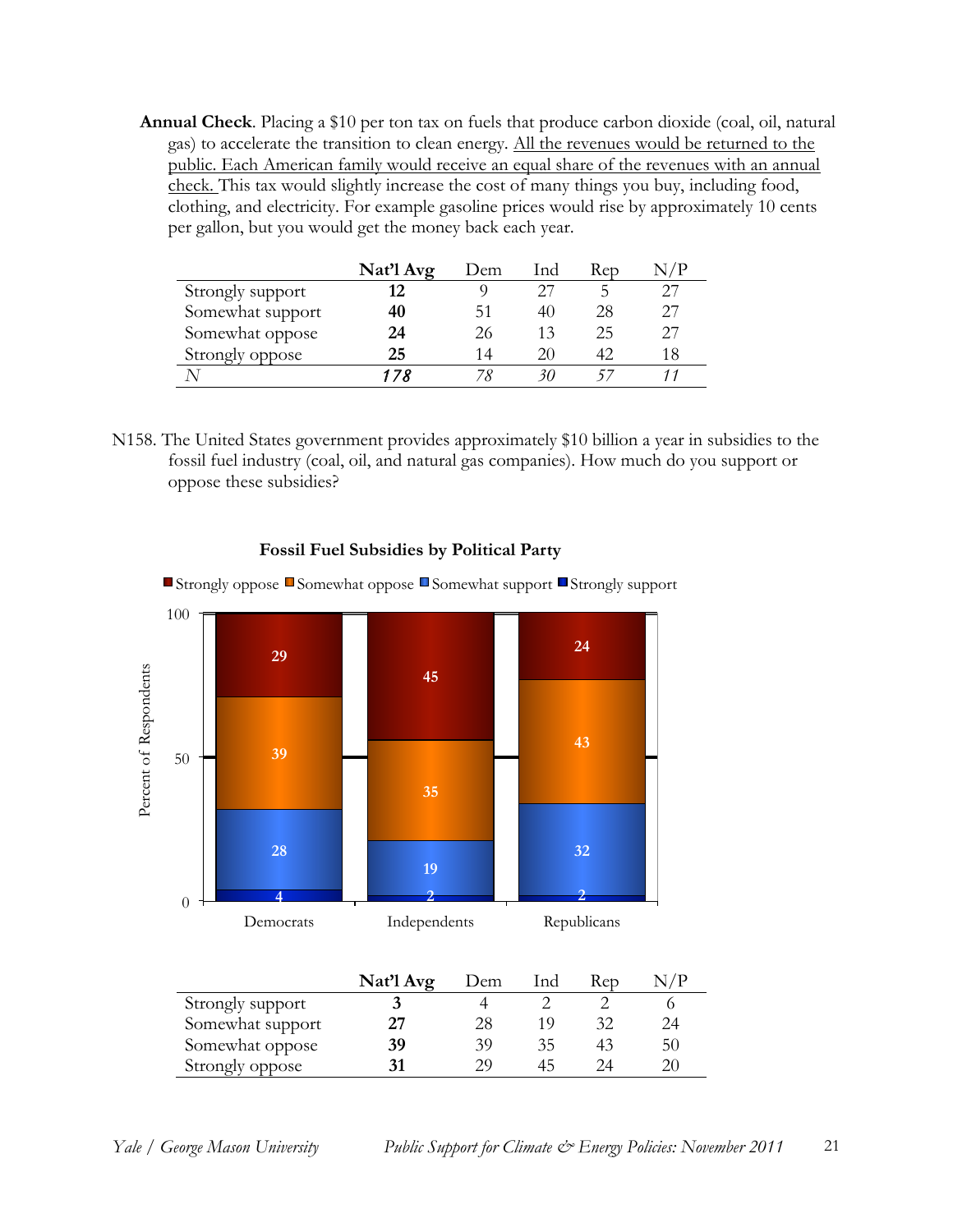N159. The United States government provides approximately \$2.5 billion a year in subsidies to the ethanol industry to make fuel from corn. How much do you support or oppose these subsidies?



#### Ethanol Subsidies by Political Party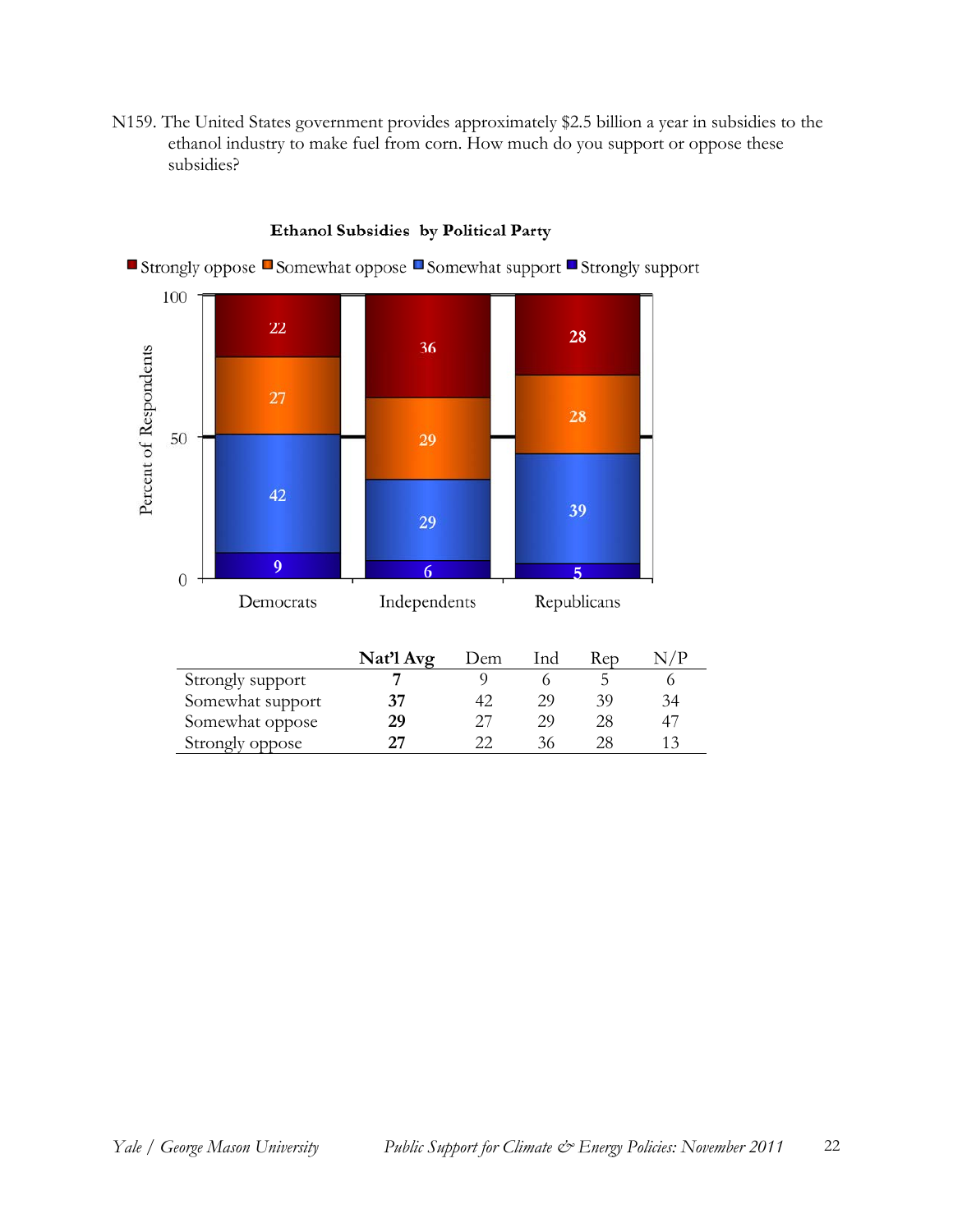Q243. Overall, do you think that protecting the environment:

#### **Impact of Environmental Protection on Economic Growth by Political Party**



|                                                   | Nat'l Avg | Dem | Ind | Rep |    |
|---------------------------------------------------|-----------|-----|-----|-----|----|
| Improves economic growth and provides<br>new jobs | 56        | 65  | 60  | 39  | 50 |
| Has no effect on economic growth or jobs          | 29        | 25  |     |     | 40 |
| Reduces economic growth and costs jobs            | 16        |     |     |     |    |

Q244. When there is a conflict between environmental protection and economic growth, which do you think is more important?

|                                                                   | Nat'l Avg | Dem | Ind | Rep |  |
|-------------------------------------------------------------------|-----------|-----|-----|-----|--|
| Protecting the environment, even if<br>it reduces economic growth | 62        |     |     |     |  |
| Economic growth, even if it leads<br>to environmental problems    | 38        | 20  | 36  |     |  |

Q144. How important will a candidate's views on global warming be in determining your vote for President next year? Will it be the single most important issue, one of several important issues, or not important in determining your vote?

|                                 | Nat'l Avg | Dem | Ind | Kep |    |
|---------------------------------|-----------|-----|-----|-----|----|
| The single most important issue |           |     |     |     |    |
| One of several important issues |           |     | 54  |     |    |
| Not an important issue          |           |     |     |     | 51 |